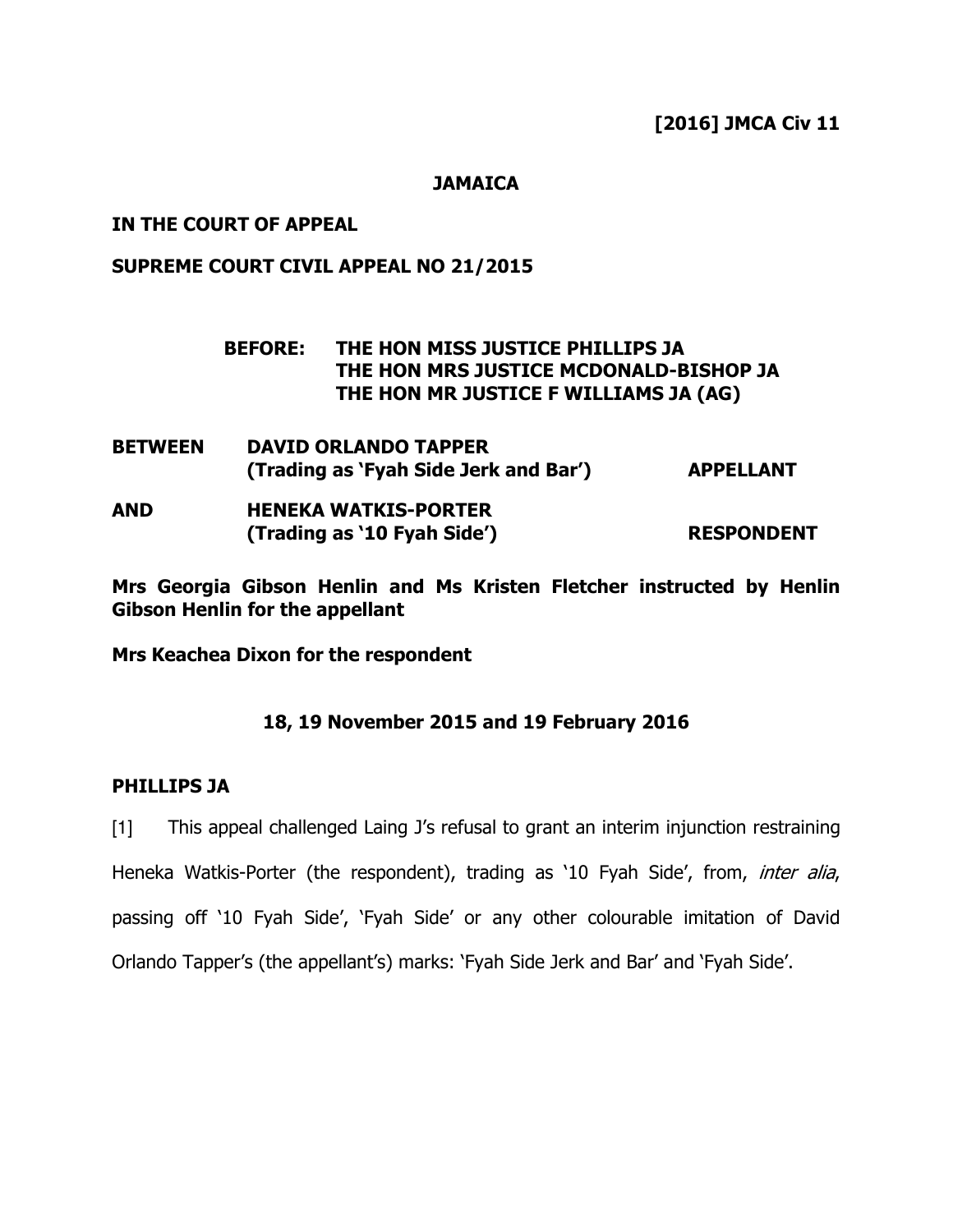#### **Background**

[2] The facts outlined herein were gleaned from the affidavits of David Orlando Tapper filed on 7 January 2015 and Raymond McLean and Cecil Dinnall both filed on 23 January 2015, in support of the appellant's application for an interim injunction; the affidavit of Heneka Watkis-Porter filed 20 January 2015 in response; the appellant's particulars of claim filed 7 January 2015; the respondent's defence filed 19 February 2015 and the appellant's reply to the respondent's defence filed 6 March 2015.

[3] The appellant is a sole trader who carries on business as 'Fyah Side Jerk and Bar' and uses the brands and marks: 'Fyah Side Jerk and Bar' and 'Fyah Side'. He has been using these brands and marks and has been conducting business as 'Fyah Side Jerk and Bar' since 2008. The appellant registered the name 'Fyah Side Jerk' as a business name with the Companies Office of Jamaica on 28 January 2009. 'Fyah Side Jerk and Bar' is a full service restaurant and bar located at Race Course, Toll Gate in the parish of Clarendon that: (i) sells food such as jerk pork, fish, chicken, sausages and soups; (ii) makes sauces and seasoning used in the preparation of its meals; and (iii) sells the sauces and seasonings it makes as a separate product to its customers.

[4] The respondent is the Chief Executive Officer of Patwa Apparel Limited ('Patwa Apparel') located at Shop #12 Devon House, 26 Hope Road, Kingston 10 in the parish of Saint Andrew. 'Patwa Apparel' is a limited liability company incorporated in Jamaica under the Companies Act on 15 September 2011 that designs, markets and distributes clothing. It utilizes Patois as a major part of its business model under two brands: 'Patwa Apparel' and '10 Fyah Side'. '10 Fyah Side' was launched as a brand in October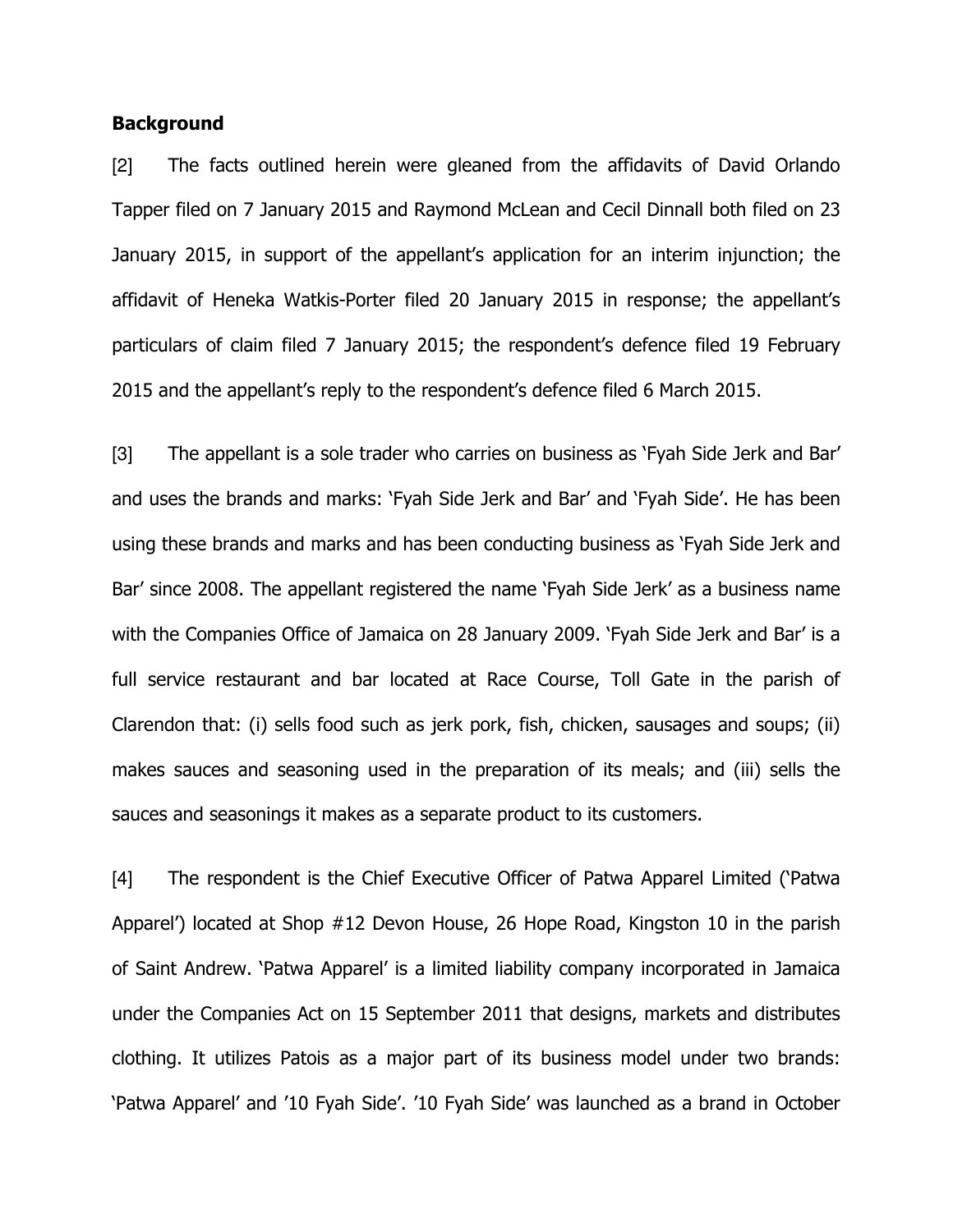2013 under which the respondent sells jellies, jams, sauces, seasoning and condiments. It was submitted for registration with the Jamaica Intellectual Property Office (JIPO) under the Trade Marks Act on 8 October 2013 by the respondent.

[5] The appellant became aware of the respondent's use of the mark '10 Fyah Side' through a feature of the launch of her brand in an article in the Jamaica Gleaner dated 4 November 2013. He then visited JIPO to submit an application to register 'Fyah Side Jerk and Bar' and 'Fyah Side' and upon so doing he learned that there was a pending application to register '10 Fyah Side', dated 8 October 2013, which prevented him from registering his marks. After seeking and obtaining legal advice, the appellant filed a notice of opposition to the respondent's application for registration on 5 February 2014 at JIPO. Both parties have filed evidence at JIPO in support of their cases, however, up to 19 November 2015 when the matter was last heard before this court, the matter at JIPO was yet to be determined.

[6] The appellant alleged that while he was awaiting JIPO's decision, the respondent continued to pass off her mark as his mark by widely advertising and promoting the mark '10 Fyah Side' on Facebook and in the Jamaica Gleaner. The appellant also alleged that the respondent's mark has been causing confusion and deception in the market for three main reasons: (i) the marks 'Fyah Side Jerk and Bar' and 'Fyah Side' are distinctive and well known and would have been obvious to the respondent; (ii) the respondent's mark is aurally and visually similar to his mark; and (iii) persons have been associating the brand '10 Fyah Side' with 'Fyah Side Jerk and Bar'.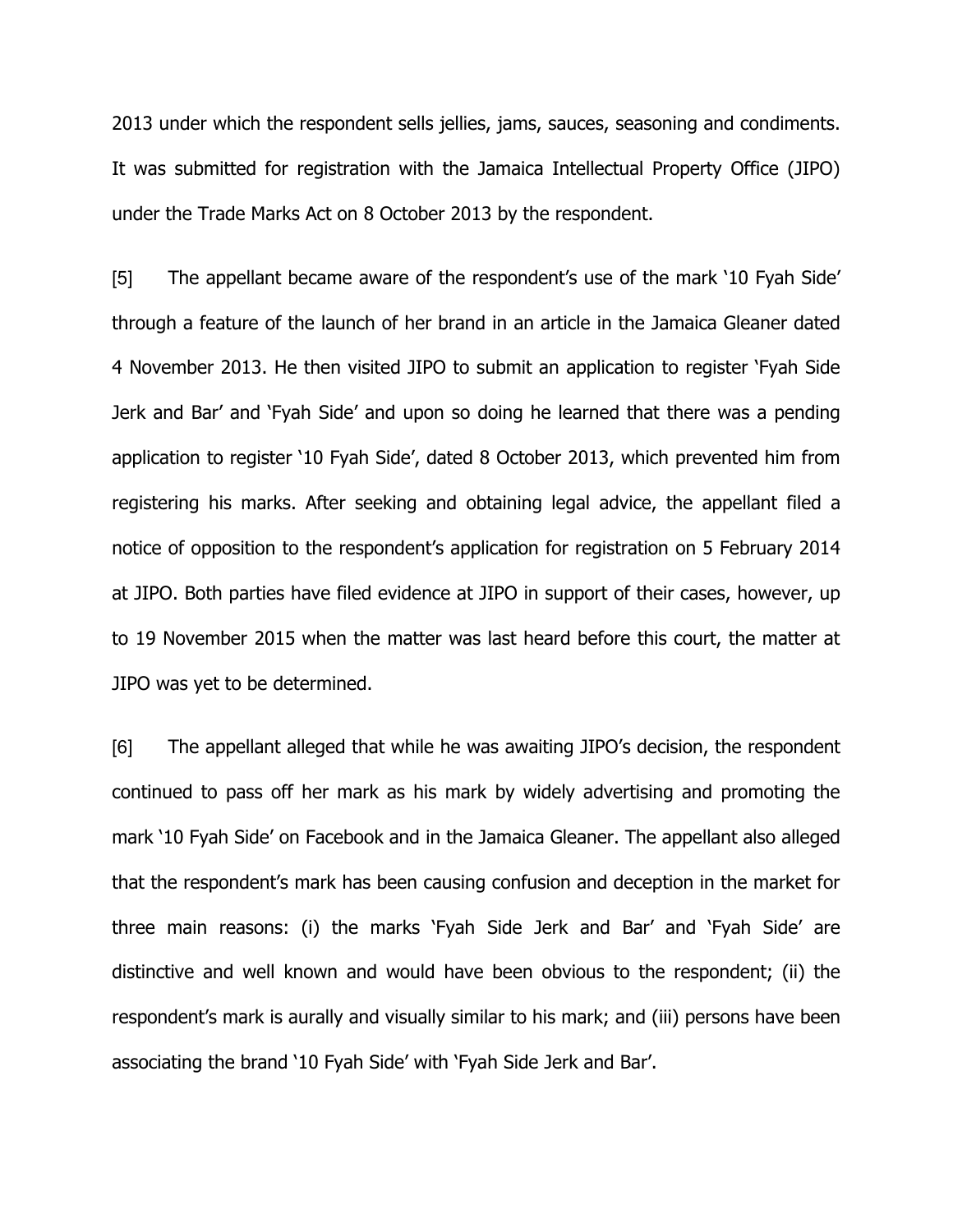[7] By reason of the alleged passing off and the respondent's continued use of the mark '10 Fyah Side', the appellant contended that he suffered and was likely to suffer loss and damage. He therefore filed a claim form and particulars of claim on 7 January 2015, seeking, *inter alia*: declarations that the respondent was passing off her goods as those of the appellant; an injunction restraining the respondent from passing off goods under the mark '10 Fyah Side' or 'Fyah Side' as the goods of the appellant; an order for delivery up or destruction upon oath of all printed or written material in the name '10 Fyah Side'; an inquiry as to damages with interest and costs. The respondent filed a defence to the claim on 19 February 2015 and the appellant filed a reply to the defence on 6 March 2015.

## Application for interim injunction heard by Laing J

[8] On 7 January 2015, the appellant also filed a notice of application for court orders with supporting affidavit seeking an interim injunction to, *inter alia*, restrain the respondent from further infringing his common law mark and causing him loss and damage until the determination of the claim. The order he sought was as follows:

> "1. An injunction restraining the Defendant whether by herself, her servants, agents or otherwise from using advertising, dealing with, passing off 10 Fyah Side, Fyah Side or any other colourable imitation of the Claimant's mark Fyah Side Jerk and Bar, Fyah Side or otherwise howsoever;"

[9] This application for an interim injunction was heard by Laing J on 26 January 2015. The learned judge examined the principles outlined in the oft cited case of American Cyanamid Co v Ethicon Ltd [1975] AC 396 in order to make a determination as to whether or not to grant an interim injunction. He referred to four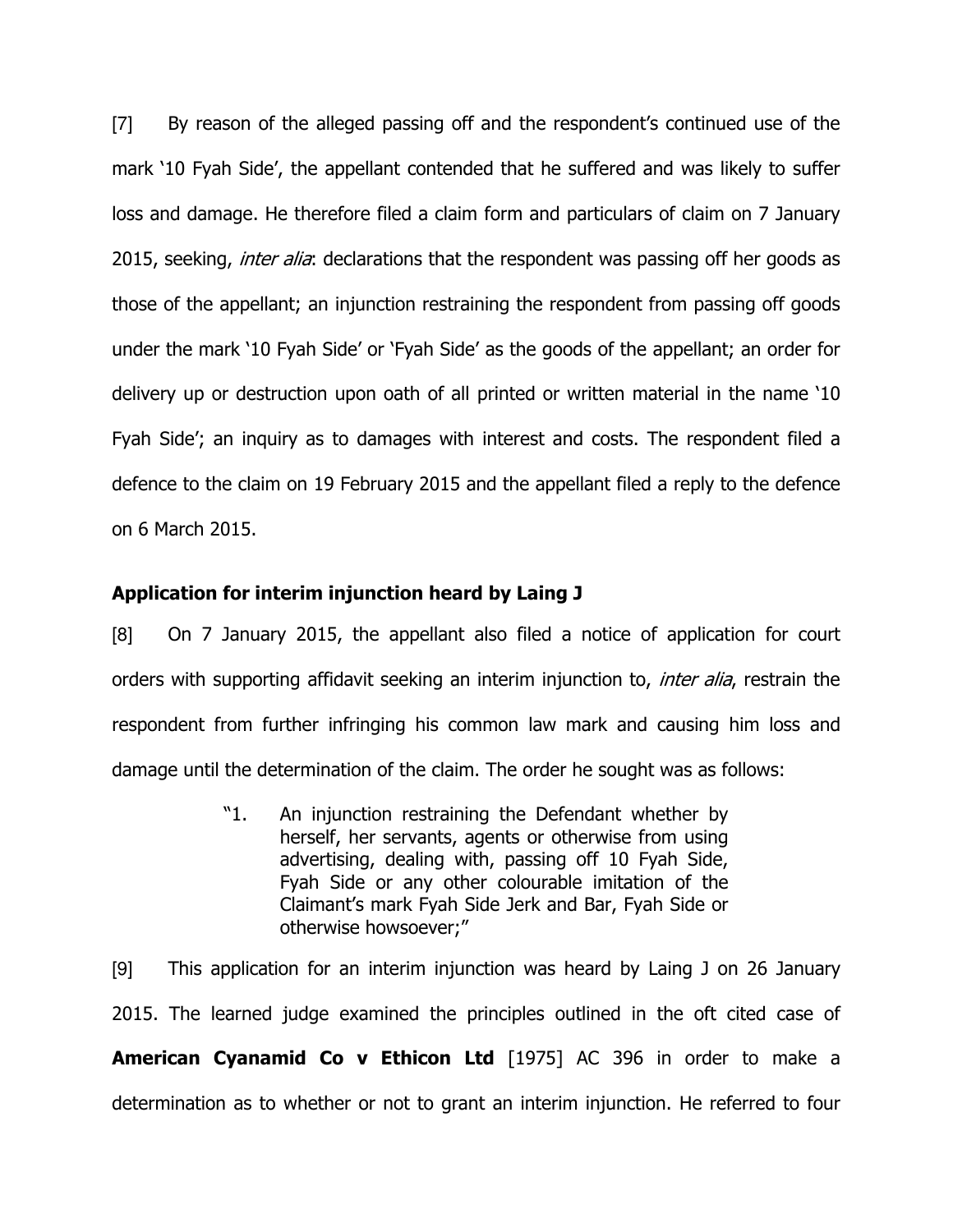main issues: (i) whether there was a serious issue to be tried; (ii) would damages be an adequate remedy; (iii) does the balance of convenience lie in favour of granting the injunction and if the balance of convenience is even, should the status quo be maintained; and (iv) the appellant's delay in filing a claim.

[10] In keeping with the dicta enunciated in **American Cyanamid Co v Ethicon** Ltd the learned judge, in determining whether there were serious questions to be tried, was urged firstly to assess whether the claim was "frivolous or vexatious". Laing J also examined the appellant's claim against the respondent for the tort of passing off within the context of the principles stated in the House of Lords case of Reckitt and Colman

**Products Ltd v Borden Inc and others** [1990] 1 All ER 873 which summarised the elements to be proved in the tort of passing off. The learned judge stated that in a trial concerning the passing off of one person's goods as those of another, the court must examine a number of serious issues which include: (i) whether the appellant has goodwill; (ii) has there been any misrepresentation to the public; (iii) are the parties in the same market; (iv) what are the distinguishing features of both marks; and (v) has the appellant suffered or is likely to suffer damage to his goodwill. After considering the information before the court, the learned judge found that, there were a number of serious issues to be tried.

[11] In deciding whether or not damages would be an adequate remedy, the learned judge applied the principles stated in the Privy Council case of **National Commercial Bank Jamaica Ltd v Olint Corp Ltd** [2009] UKPC 16. He found that, on a balance of probabilities, damages would not be an adequate remedy for a number of reasons: (i)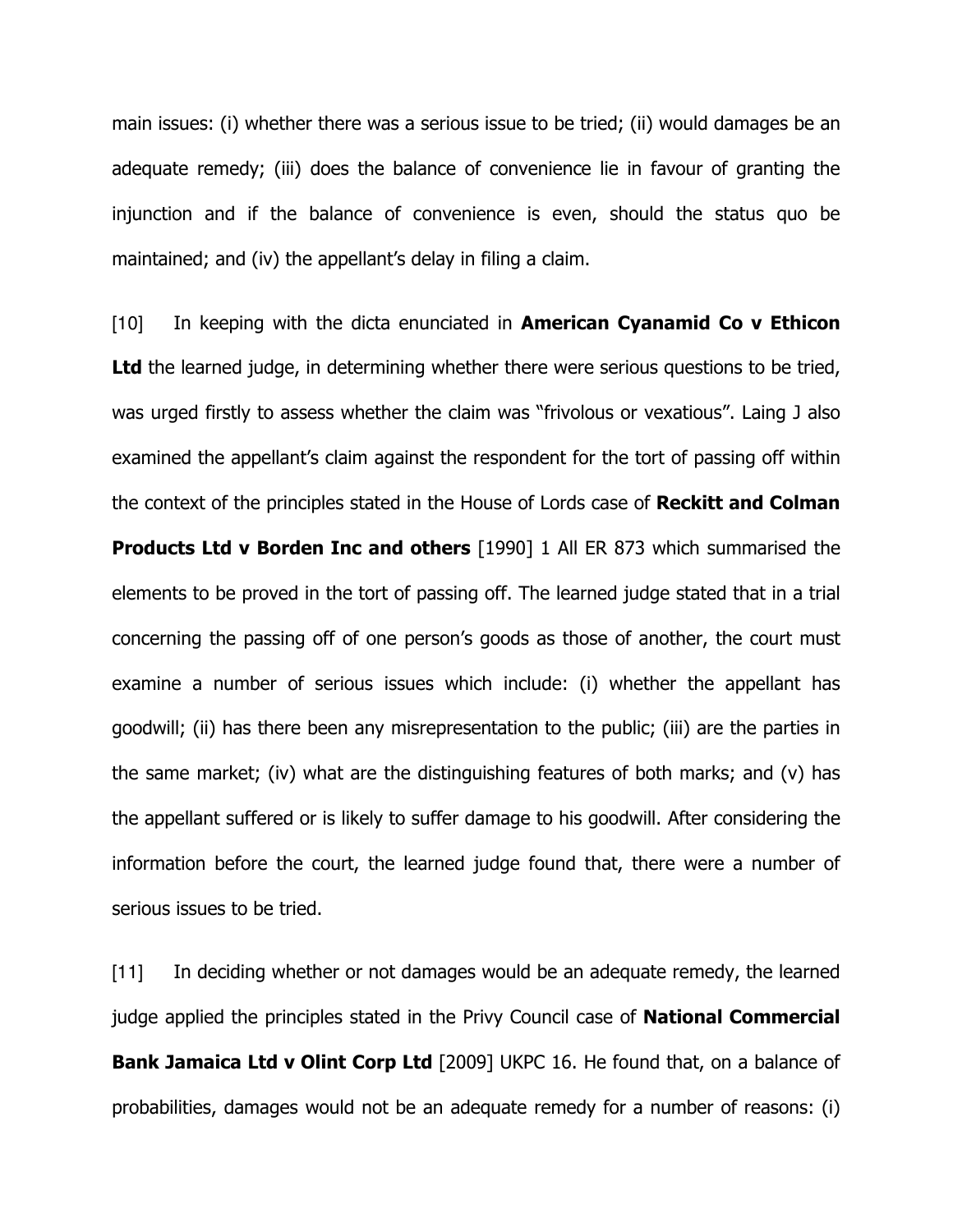the difficulty in assessing any damage to the appellant's goodwill; (ii) doubt as to whether or not the appellant could honour his cross-undertaking as to damages given the stage of development of the respondent's products, the marketing she had done and the publicity she had obtained therefrom; (iii) the difficulty in assessing the respondent's loss of market share, reduction in and slowing growth rate of her business; and (iv) the difficulty in quantifying the respondent's loss of momentum if the injunction was granted and she was removed from the market.

[12] The learned judge assessed the balance of convenience by considering the dictum of Lord Hoffmann dealing with this aspect generally as enunciated in **National** Commercial Bank Jamaica Ltd v Olint Corp Ltd and with specific reference to passing off, he assessed the balance of convenience in the light of the dictum of Walton J in The Athletes Foot Marketing Associates Inc v Cobra Sports Ltd and **Another** [1980] RPC 343. On his assessment of the facts and situations in the instant case, the learned judge indicated that he was unable to conclude that either party had a strong prima facie case. While he acknowledged that there were similarities between the marks '10 Fyah Side' and 'Fyah Side' and that both parties were already in the market, he was nonetheless of the view that the appellant would suffer loss if the respondent was not restrained, and the respondent would suffer loss if restrained. As a consequence, in reviewing all these factors, he opined that there was no course that he could take that would lessen the irremediable prejudice to either the appellant or the respondent. He therefore found that the balance of convenience lay in favour of maintaining the status quo, which meant that the respondent would continue to use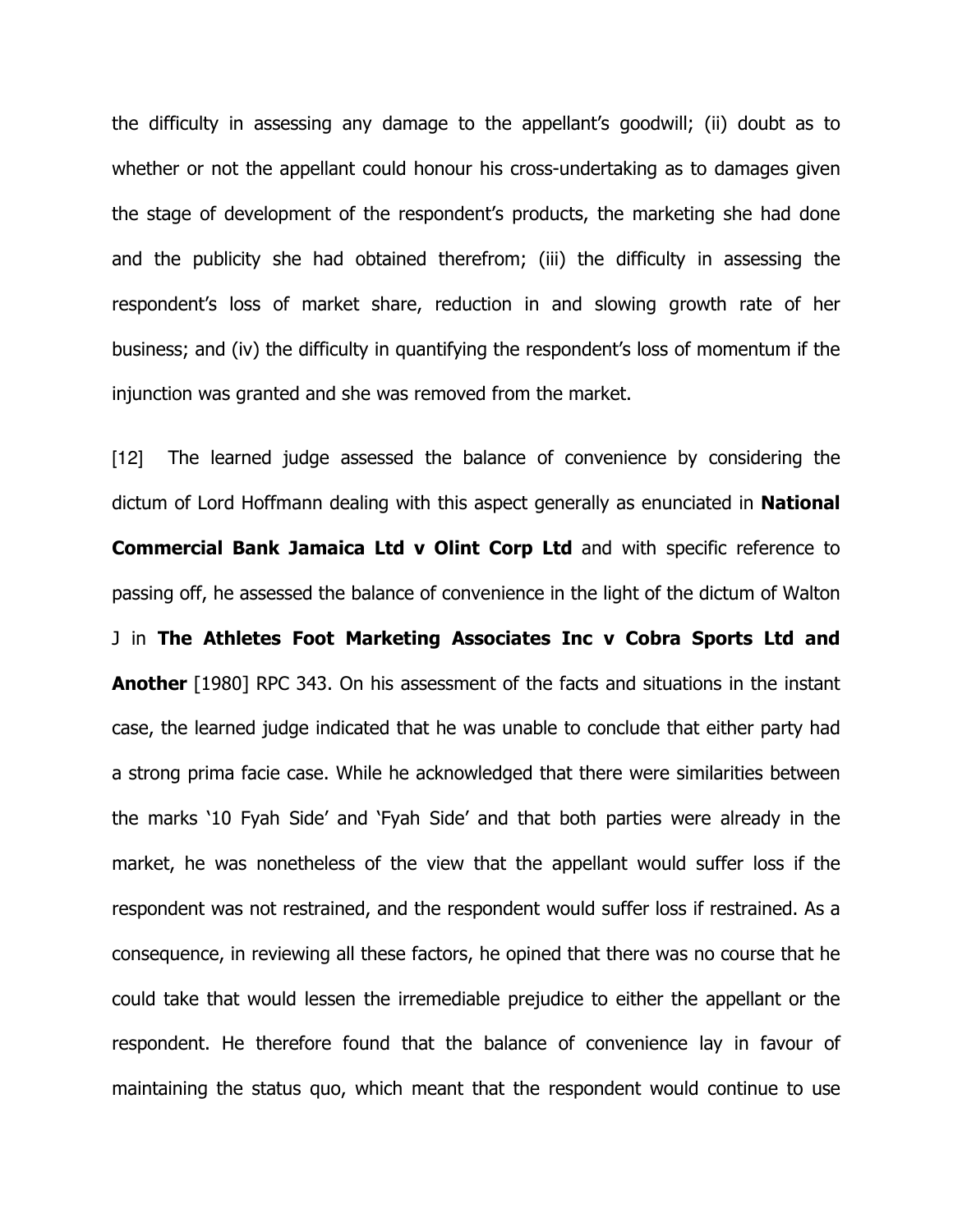the mark '10 Fyah Side' in relation to her goods alongside those of the appellant in the market pending trial.

[13] The learned judge also considered the issue of delay in deciding whether or not to grant an injunction. He noted that the appellant became aware of the respondent's brand and mark '10 Fyah Side' on or about 4 November 2013 through a feature of the launch of her brand in an article in the Jamaica Gleaner published the same day, but filed a claim for an injunction approximately one year and two months later on 7 January 2015. The learned judge was not satisfied that the attempt to register the marks 'Fyah Side Jerk and Bar' and 'Fyah Side' at JIPO and the steps taken to advance opposition proceedings were valid explanations for the delay. In his view, the appellant's application for an injunction should have been filed earlier in the Supreme Court. The learned judge also found that the appellant's inordinate delay in making the application permitted the respondent to expend additional efforts and resources in developing her brand up to January 2015.

[14] As a consequence, the learned judge found that in all the circumstances, it would be unjust and inequitable to grant the injunction being sought by the appellant. He therefore refused the application for an injunction; awarded costs to the respondent; and refused an application for leave to appeal which had been made orally.

## The notice and grounds of appeal

[15] The appellant filed notice and grounds of appeal on 23 February 2015. However, on 20 October 2015, he sought and was granted permission to amend his notice and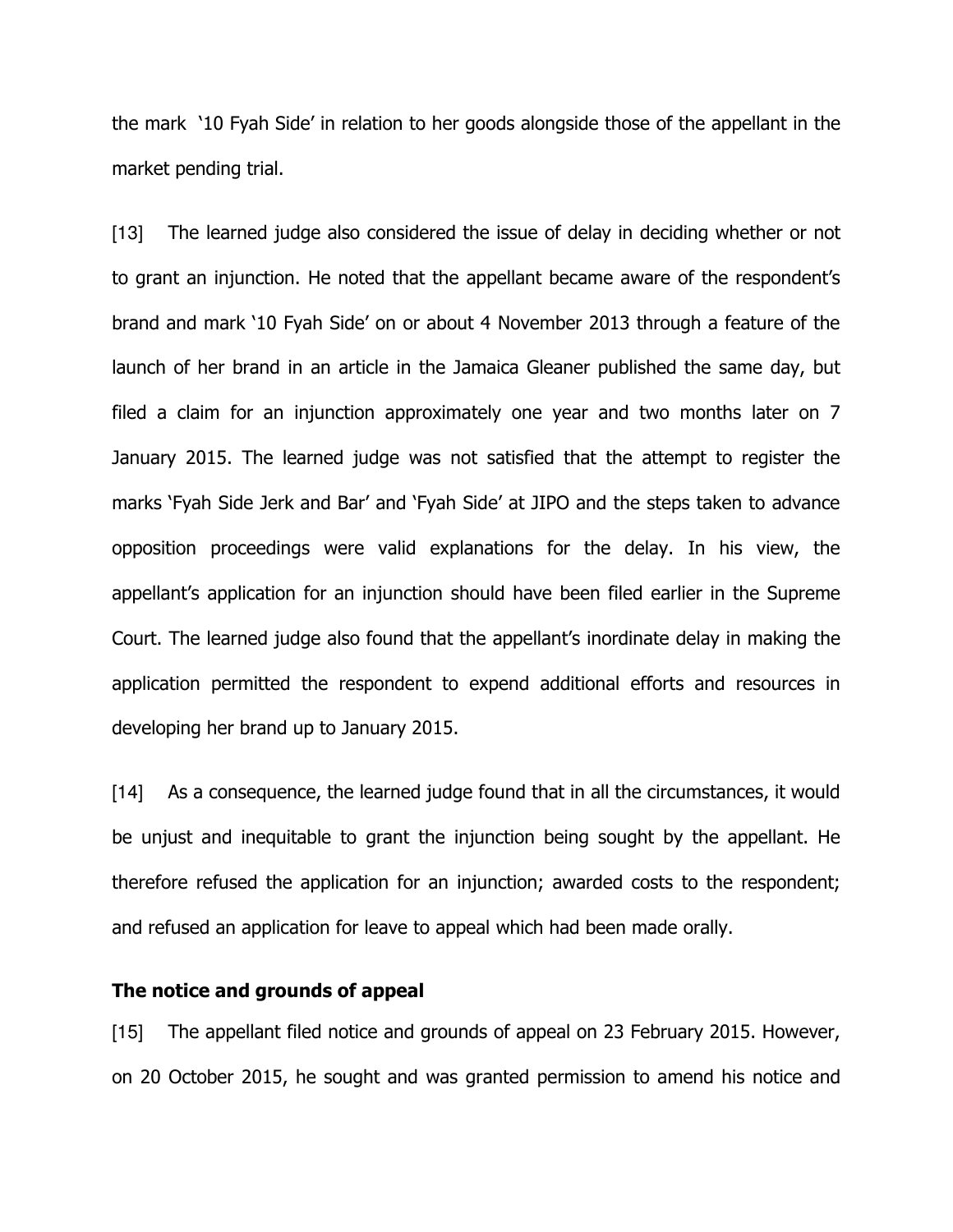grounds of appeal. He therefore filed an amended notice and grounds of appeal on 22 October 2015 that challenged the learned judge's decision on grounds summarised as follows:

- a. The learned judge erred in his assessment of the issue of the parties' loss and respective damages in that: (i) while it is correct that damages would not be an adequate remedy for the appellant, there had been and remains no evidence that the respondent was unable to honour any undertaking as to damages; (ii) the appellant will suffer greater prejudice than the respondent if an injunction is not granted; (iii) damages would be an adequate remedy for the respondent; and (iv) the learned judge failed to consider the appellant's ability or inability to pay damages.
- b. The learned judge's assessment of the relative strengths of the parties' case was wrong.
- c. The learned judge erred and wrongly exercised his discretion to refuse the injunction on the basis of what he perceived to be the appellant's delay in making the application for the injunction.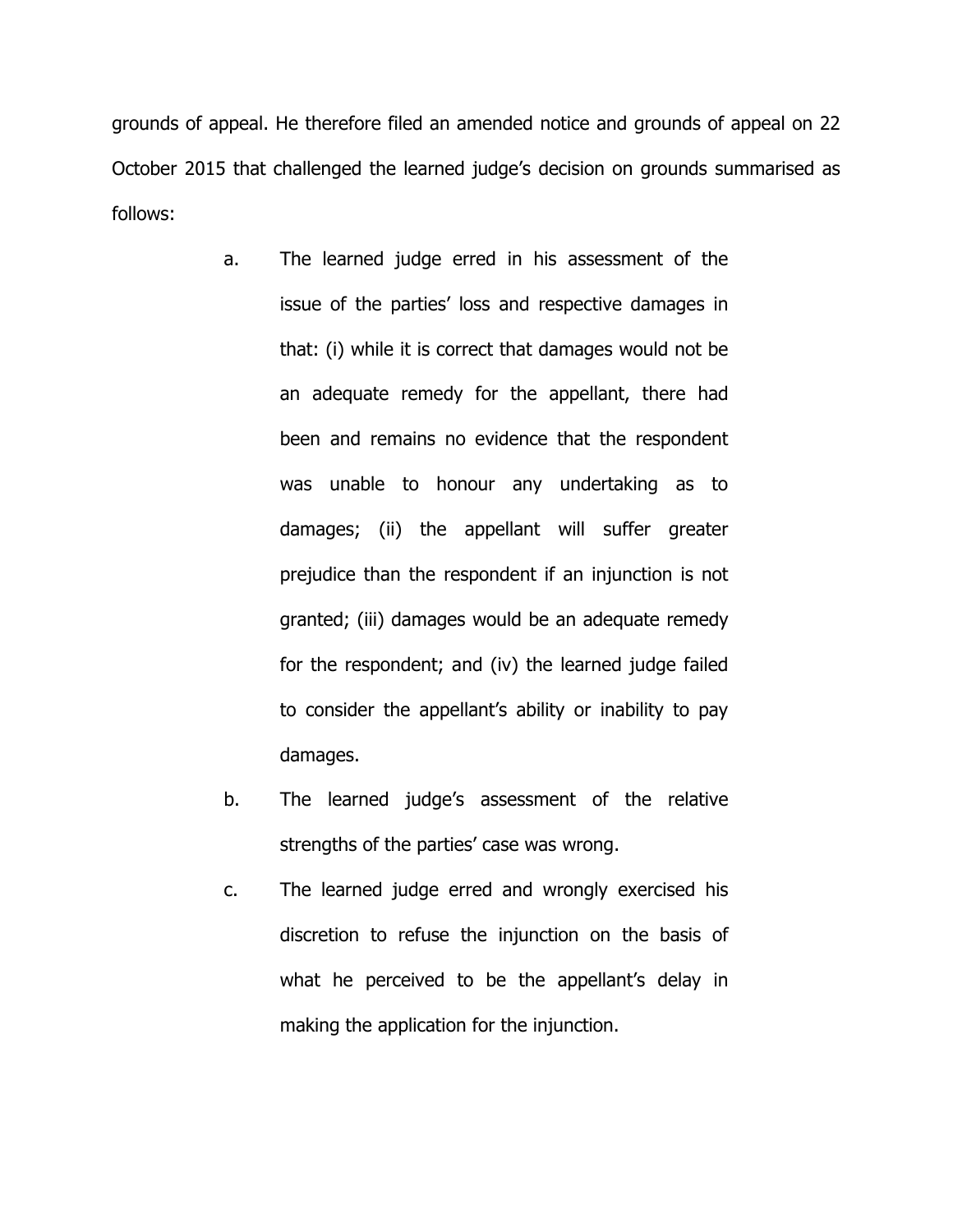- d. The learned judge erred in his finding that the status quo should be maintained.
- [16] The appellant sought, *inter alia*, the following orders:
	- "a. An injunction restraining the Defendant whether by herself, her servants, agents, or otherwise from using, advertising, dealing with, passing off 10 Fyah Side, Fyah Side or any other colourable imitation of the Claimant's mark Fyah Side Jerk and Bar, Fyah Side or otherwise howsoever pending the hearing of the appeal.
	- b. Costs here and of the proceedings below to the Appellant to be taxed if not agreed..."

# Application for injunction pending appeal heard by Sinclair-Haynes JA (Ag)

[17] The appellant made an application for an injunction pending appeal which was heard by Sinclair-Haynes JA (Ag) (as she then was) on 7 July 2015. The learned judge of appeal recognized that she was not sitting on appeal in the matter, but observed that to warrant interference with the decision of the learned judge in the court below, it would have to be demonstrated, before the Court of Appeal, that the learned judge's exercise of his discretion was palpably wrong. She cited **Hadmor Productions Ltd** and Others v Hamilton and Others [1982] 1 All ER 1042 for that position, and thereafter examined the matter within that context. She reviewed the relevant and applicable laws with specific reference to the Trade Marks Act.

[18] She noted that the learned judge had found that there were serious questions to be tried, and that damages were not an adequate remedy. However, she expressed concern with regard to his analysis of the relative strengths of the parties' respective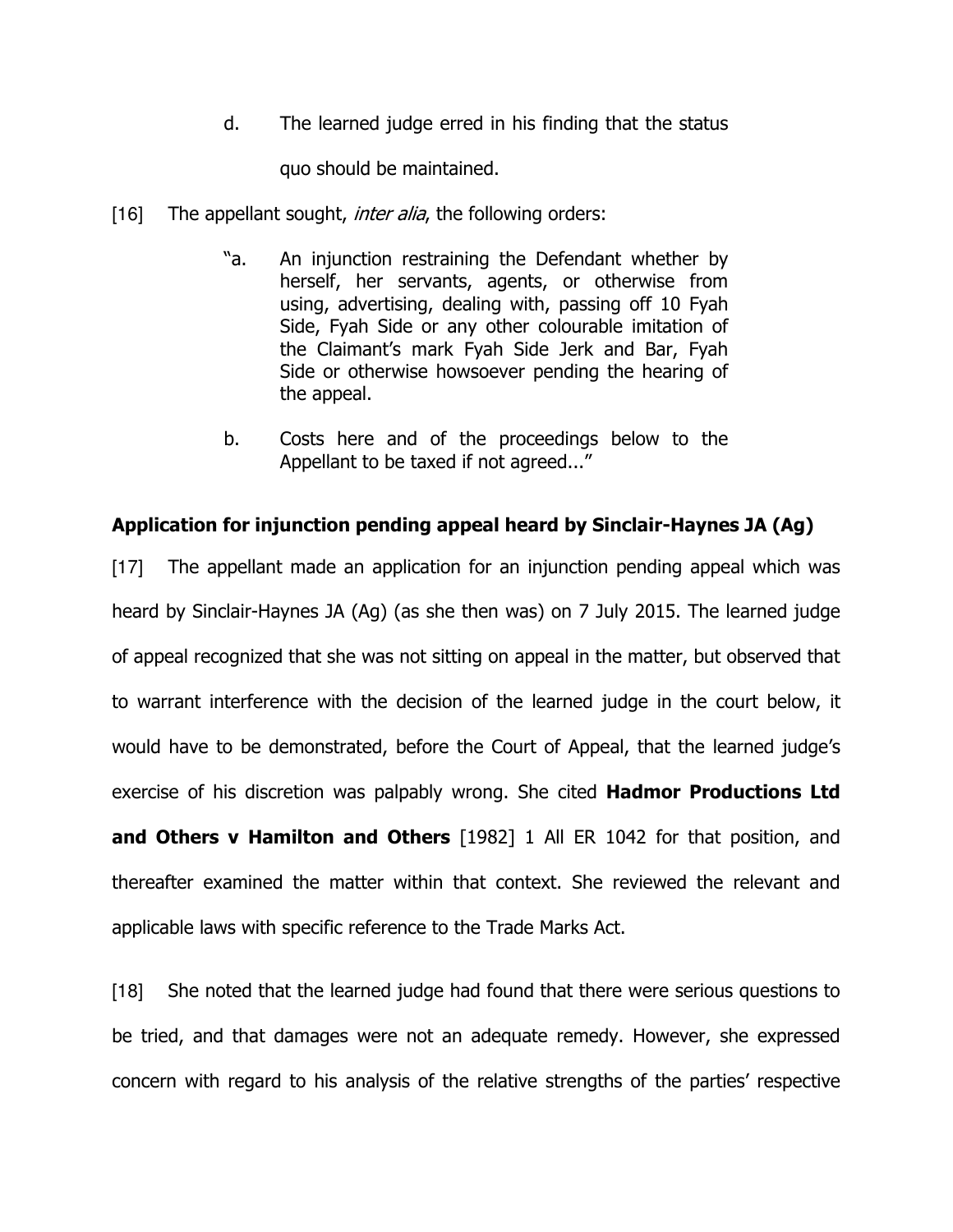cases. She made it clear that she was mindful of Lord Diplock's statement in **American** 

## Cyanamid Co v Ethicon Ltd at page 407 that:

"...It is no part of the court's function at this stage of the litigation to try to resolve conflicts of evidence on affidavit as to facts on which the claims of either party may ultimately depend nor to decide difficult questions of law which call for detailed argument and mature considerations. These are matters to be dealt with at the trial..."

She however stated that this case being a trademark matter, in keeping with Walton J's

adumbration in The Athletes Foot Marketing Associates Inc v Cobra Sports Ltd

**and Another**, more consideration was necessary regarding the strength of the appellant's case particularly in determining where the balance of convenience lay.

[19] She analysed the facts in the affidavits and was of the view that the learned judge may have erred in his application of the relevant principles to the issue of where the balance of convenience lay and questioned the impact that the delay in bringing the claim ought to have had on the exercise of his discretion whether to grant the interim relief. She ultimately found that it was more probable that on appeal and at trial, it could become evident that the injunction should have been granted and she therefore granted the same until the determination of the appeal.

# The appeal

## Appellant's submissions

[20] At the hearing of the appeal, Mrs Gibson-Henlin, counsel on behalf of the appellant, urged this court to have regard to Lord Diplock's dictum in **Hadmor** Productions Ltd and Others v Hamilton and Others endorsed by Morrison JA (as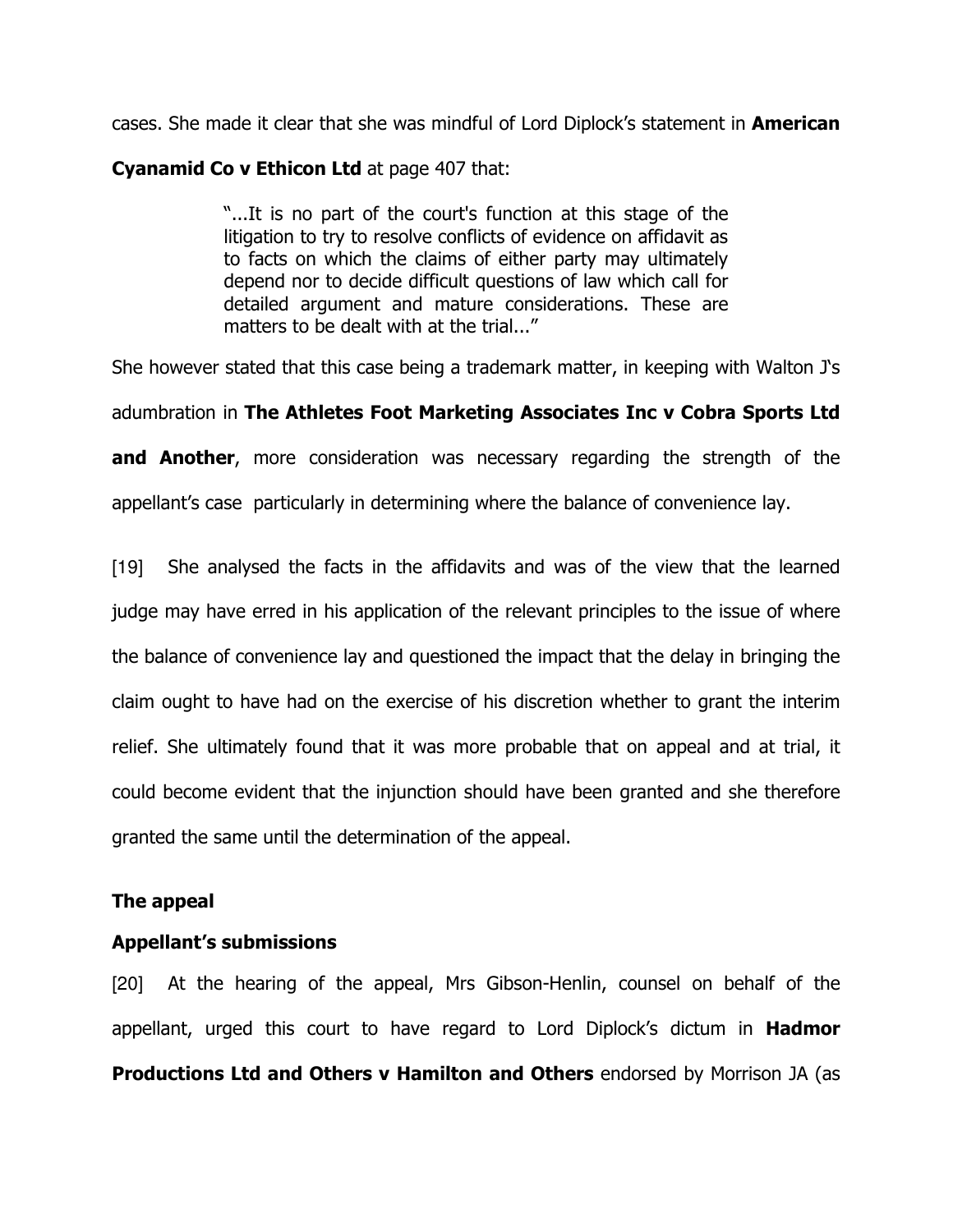he then was) in The Attorney General of Jamaica v John Mackay [2012] JMCA App 1 when deciding whether or not to set aside an order made by a single judge in the court below. Counsel further contended that, in the exercise of a discretion to grant an interim injunction, the court should have regard to the principles laid down in **American Cyanamid Co v Ethicon Ltd** which have been applied by the Judicial Committee of the Privy Council in National Commercial Bank Jamaica Ltd v Olint **Corp Ltd**, that is, whether there are serious issues to be tried and where did the balance of convenience lie. While she agreed with the learned judge's finding that there were indeed serious issues to be tried, she nonetheless argued that his finding that the balance of convenience did not lie in either party's favour was, palpably wrong, and the learned judge's decision to refuse the injunction ought to be set aside.

[21] In reliance on Lord Diplock's dictum in **American Cyanamid Co v Ethicon Ltd**, Mrs Gibson-Henlin submitted that the learned judge was also correct to find that damages would not be an adequate remedy for the appellant, since the appellant's goodwill and reputation had been developed over a long period of time, and there was uncertainty with regard to the extent of his losses as a result of the respondent's presence in the open market. However, she submitted that the learned judge had erred in his failure to make an assessment as to whether the respondent was able to satisfy an undertaking in damages.

[22] Mrs Gibson-Henlin contended that the learned judge's finding that damages would not be an adequate remedy for the respondent was wrong as damages would have been an adequate remedy for her because: (i) she had been in the market selling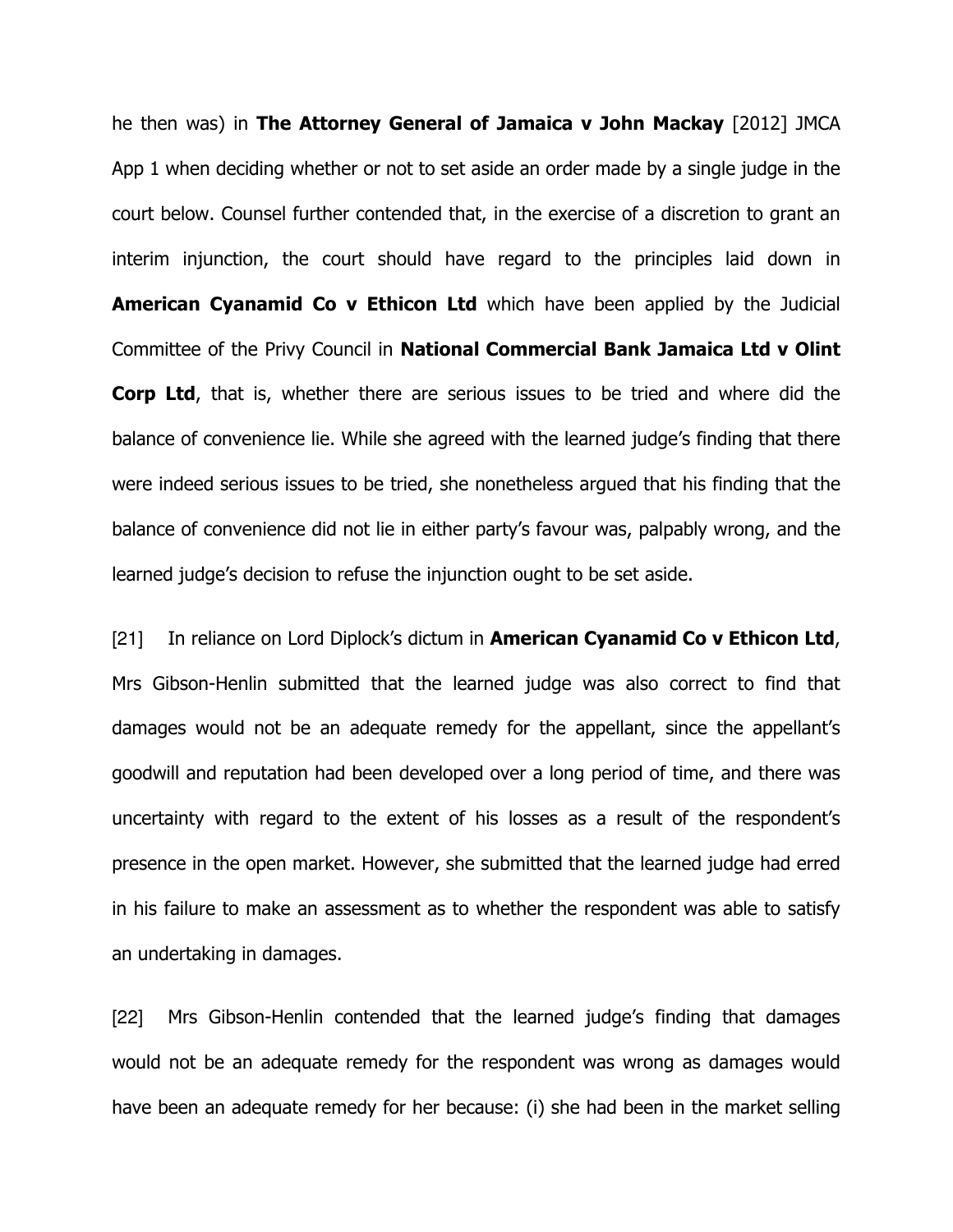her products for a much shorter time than the appellant; (ii) her customers were identifiable because she sold goods to supermarkets and grocery stores; and (iii) she could so far quantify her expenses. Counsel also argued that the learned judge's doubt as to whether the appellant could satisfy an undertaking as to damages was without merit, since the learned judge had merely stated that to be so, without making any proper assessment as to whether or not the appellant could satisfy an undertaking as to damages. Additionally, the learned judge had failed to consider the question of whether the appellant could be allowed to offer security with regard to a cross-undertaking as to damages as had occurred in Paul Chen Young and Others v Eagle Merchant Bank **Jamaica Ltd and Another** SCCA Nos 2, 3, 4, 5, 45 and 46/2000 delivered 23 July 2002. Consequently, counsel submitted that the learned judge's findings as to damages were demonstrably wrong, and ought to be set aside.

[23] Mrs Gibson-Henlin further urged this court to accept that the balance of convenience lay in the appellant's favour. She relied on McDonald's Corporation v McDonald's Corporation Ltd and Another (1996) 55 WIR 226, National Commercial Bank Jamaica Ltd v Olint Corp Ltd and The Athletes Foot Marketing Associates Inc v Cobra Sports Ltd and Another, to support her argument that Laing J failed to examine the respective strengths of the parties' cases in assessing the balance of convenience since: (i) there was evidence that the appellant's common law marks and designs were distinctive and recognized as such by the public; (ii) members of the public had been associating the respondent's goods as those of the appellant; (iii) the respondent's mark was visually and aurally similar to that of the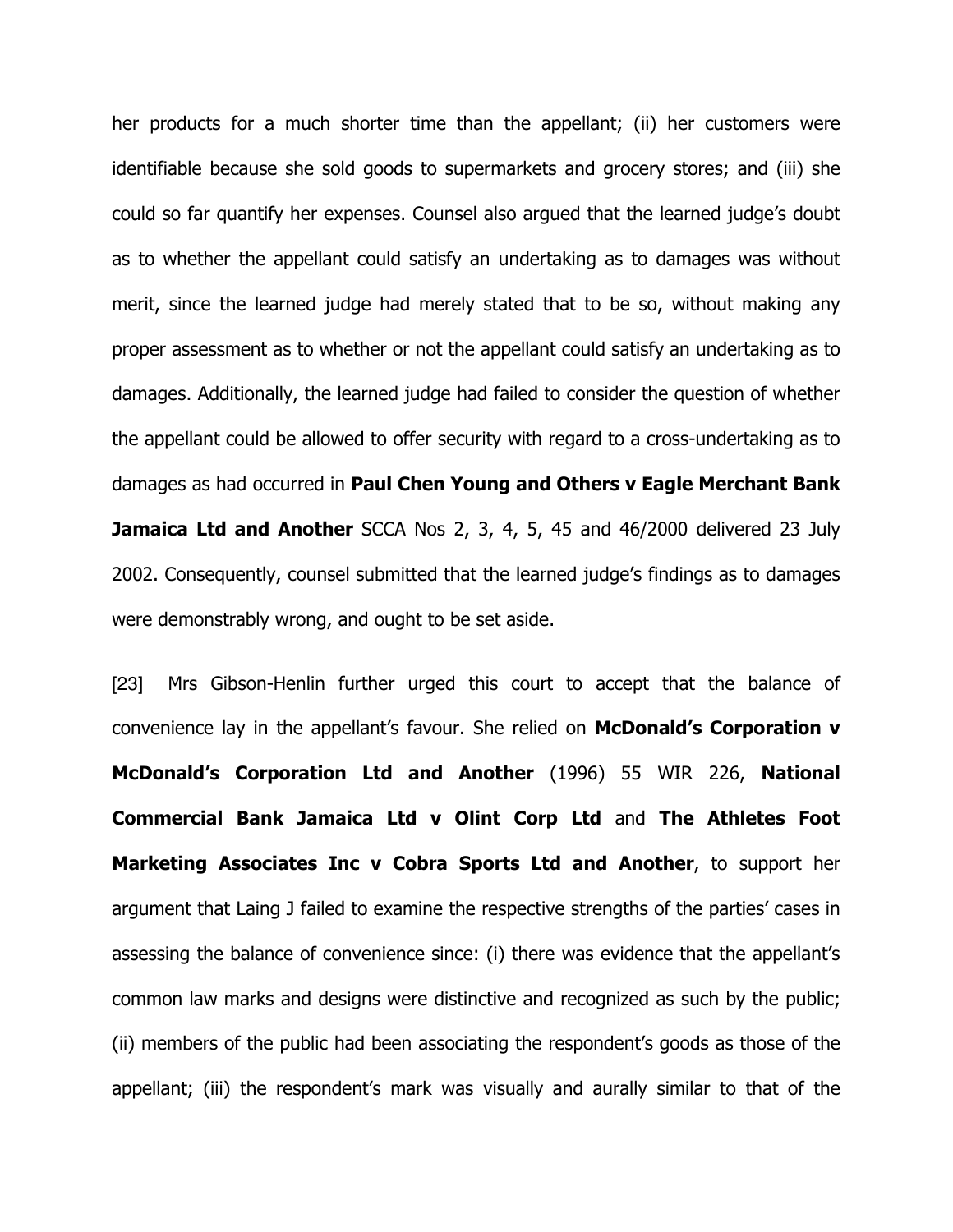appellant; (iv) the appellant had been in the market for some time before the respondent and would have developed greater goodwill and reputation for his brand than the respondent would have done; and (v) the appellant was likely to suffer damage by reason of the confusion or deception created by the respondent's mark. It was counsel's contention that had the learned judge considered these issues in assessing the balance of convenience, he would have concluded that the appellant's goodwill and brand would have been seriously prejudiced without an interim injunction and she submitted that he had erred in refusing it.

[24] In reliance on Garden Cottage Foods Ltd v Milk Marketing Board [1983] 2 All ER 770, Mrs Gibson-Henlin argued that the learned judge's finding that the balance of convenience lay in maintaining the status quo was also wrong. She argued that Laing J gave no consideration to the fact that: (i) the appellant had goodwill attached to his trade mark, and that the respondent, being new to the market, would not have made any significant inroads therein; (ii) the learned judge had failed to examine the duration of the period immediately before the issue of the claim and the application for the injunction; and (iii) there were no expenses or marketing efforts provided by the respondent for the period between 7 January 2015, the date of the issue of the claim and hearing of the opposition proceedings on 19 May 2015. Counsel submitted that all these issues ought to have affected the learned judge's findings. She further argued that the status quo favoured the granting of an injunction, and so the learned judge's ruling not to grant the injunction therefore, was demonstrably wrong.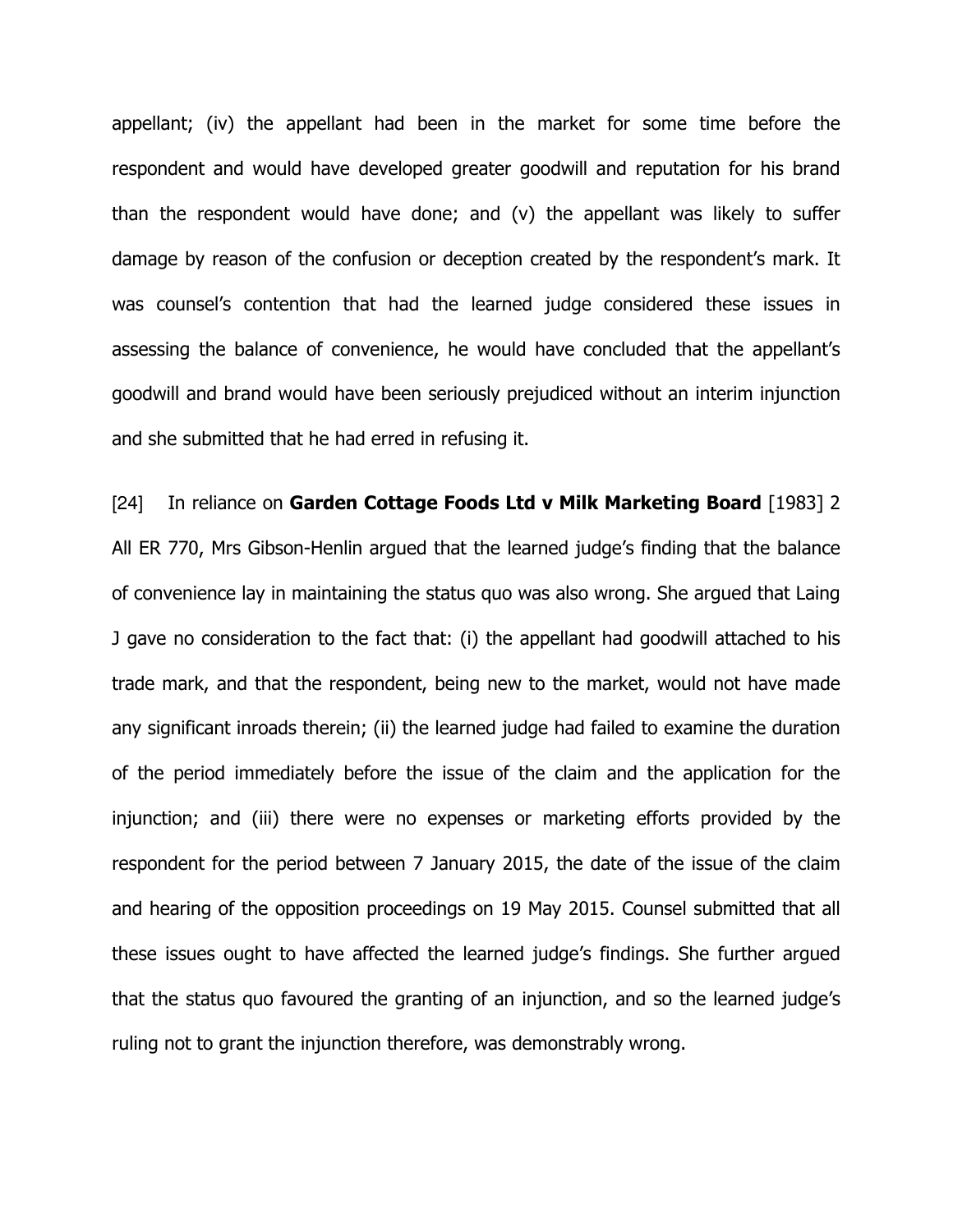[25] Counsel submitted that the learned judge was wrong when he refused the application for an interim injunction on the basis of the appellant's inordinate delay in making an application for the same. This was because within three months of being aware that his common law mark was being infringed, the appellant visited JIPO to register his common law mark but was prevented from doing so because of the respondent's pending application to register her mark. He thereafter filed opposition proceedings which are yet to be determined. Moreover, most of the marketing expenses incurred by the respondent allegedly took place at the launch of her mark '10 Fyah Side' in October 2013, and the period approximate to the appellant's discovery of the infringement in November 2013. The only other marketing expense alleged, was incurred shortly after the appellant discovered the infringement in an invoice dated 7 April 2014 for a cost of  $\epsilon$ 5,000.00. However, at the time the respondent incurred this additional expense, counsel submitted that she knew of the appellant's opposition to the registration of her mark and so any prejudice she suffered would have been one she would reasonably have contemplated. Counsel argued that no evidence had been presented upon which Laing J could have based his finding that the appellant's delay had caused the respondent to expend additional resources to develop her product line, and his finding in that regard, counsel submitted, was therefore demonstrably wrong.

[26] In all the circumstances, counsel urged this court to allow the appeal, set aside Laing J's orders and grant the injunction prayed.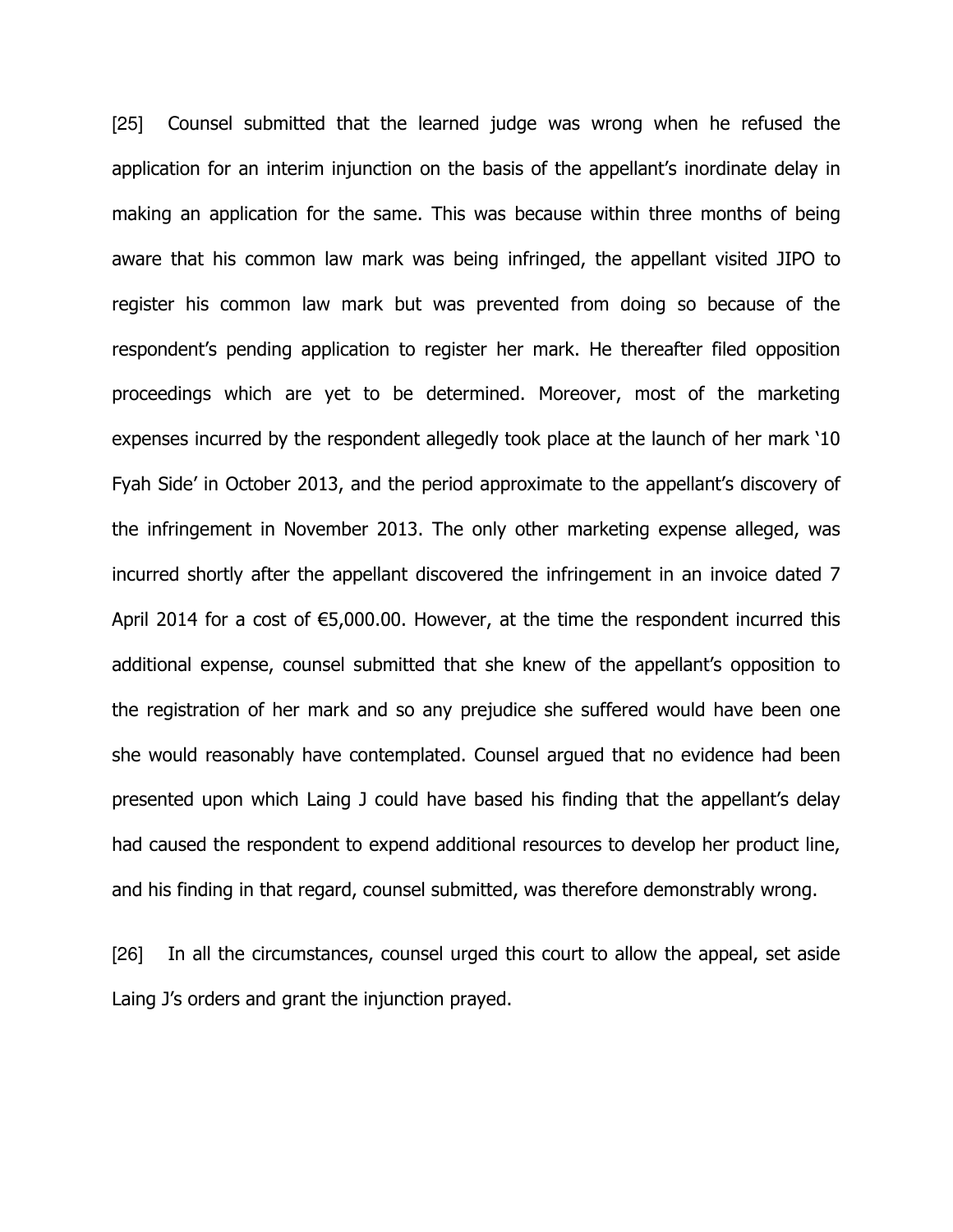#### Respondent's submissions

[27] Mrs Dixon, counsel for the respondent, accepted arguments put forward by Mrs Gibson-Henlin in relation to the law in respect of setting aside the order of a single judge in the court below as set out by Morrison JA in The Attorney General of **Jamaica v John Mackay.** She also accepted as correct the submissions as to the factors to be considered when granting an injunction as stated in **American** Cyanamid Co v Ethicon Ltd and National Commercial Bank Jamaica Ltd v Olint **Corp Ltd.** She however urged this court to uphold Laing J's decision for three main reasons.

[28] Firstly, Mrs Dixon submitted that the learned judge was correct in denying the injunction on the ground of delay because despite the proceedings at JIPO the appellant had only filed a claim after one year had passed, even though he had become aware of the respondent's conduct in November 2013 and had not filed the application in court for an injunction until 7 January 2015. It was her contention that there was nothing to prevent him from filing a claim in the Supreme Court in the interim. Counsel also submitted that the respondent was not obliged to change her business practice simply because opposition proceedings had been filed. The respondent did not capitalize on the appellant's delay in filing an application for an injunction but acted as a prudent business person entering a new market.

[29] Counsel's second argument was that the learned judge's finding that the balance of convenience favoured the status quo being maintained was correct. In reliance on National Commercial Bank Jamaica Ltd v Olint Corp Ltd, Mrs Dixon contended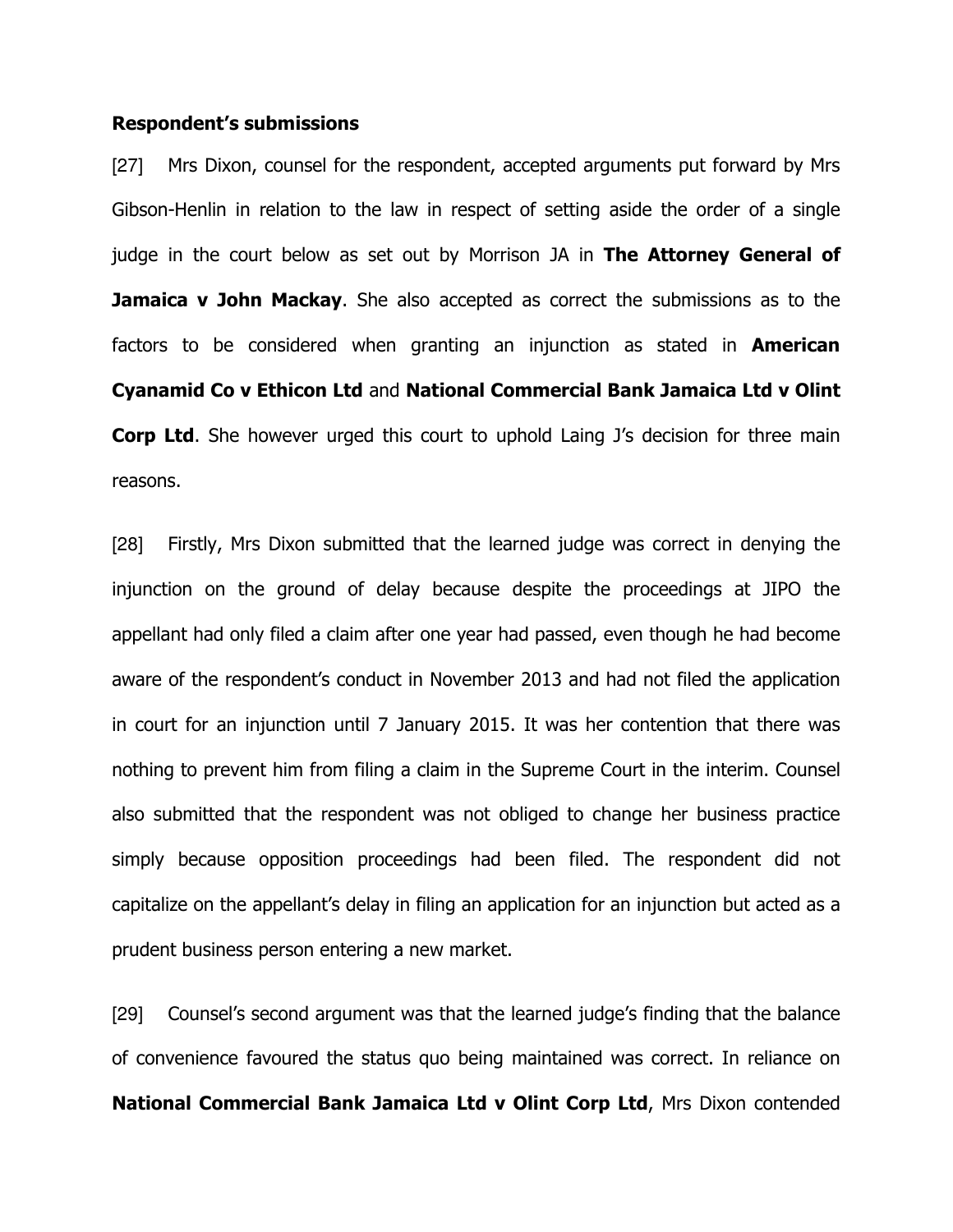that the respondent was entitled to act in lawful pursuit of her business ventures, and ought not to be prevented from doing so without cogent reasons and evidence. Counsel also relied on Beal Industries Limited v Trinidad Match Company and Another Claim No 2004/HCV01976 delivered 4 March 2005, to support her contention that the learned judge's finding that damages would not be an adequate remedy for either party was correct. Moreover, counsel submitted that greater damage would be caused to the respondent by the grant of an injunction since: (i) the respondent had already entered the market and was doing business; (ii) the respondent would have to re-launch her new product in a market with increased competition and reduced market share; and (iii) there would be damage to the respondent's reputation based on the perception that she had infringed on another person's trademark. In addition, as was seen in The Athletes Foot Marketing Associates Inc v Cobra Sports Ltd and Another, the respondent would have to change her name and operations. Counsel argued that, on perusal of the various affidavits filed in support of this claim, there was no documentary proof of the appellant's losses and no evidence that damages would not have been an adequate remedy and that an injunction was required. Consequently, counsel argued that the respondent was more likely to suffer damage to her business and goodwill if an

respondent's case, damages and cross-undertakings in relation thereto would be insufficient.

injunction was granted. The learned judge was therefore right to conclude that in the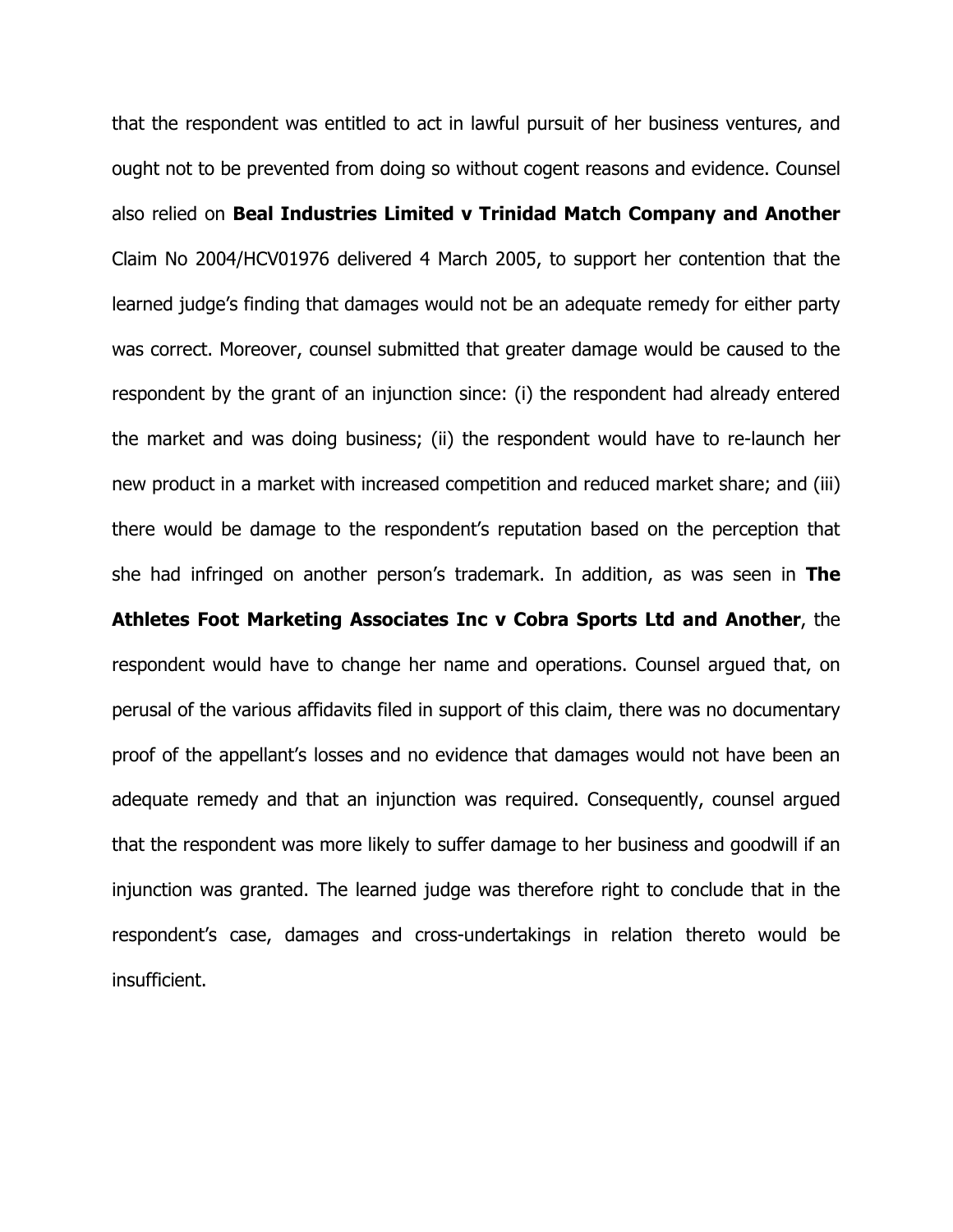[30] Finally, Mrs Dixon urged this court not to disturb the finding of Laing J since by so doing, this court would be disturbing the status quo and may influence the decision of the Registrar of JIPO in the opposition proceedings which is yet to be determined.

[31] In all the circumstances, counsel submitted, that it is within the best interest of all the parties to maintain the status quo. The appeal, she stated, ought to be dismissed with costs to the respondent.

#### Discussion and analysis

### Varying or setting aside the order of Laing J

[32] In this appeal, this court is being asked to discharge Laing J's order on the basis that he had exercised his discretion wrongly and to substitute therefor an injunction restraining the respondent from passing off her goods as those of the appellant's. In order to do this, it is necessary to review yet again the guiding principles gleaned from the seminal judgment of Lord Diplock in **Hadmor Productions Ltd and Others v Hamilton and Others** which have been endorsed by this court (and which have been recognised and referred to by counsel herein) in several cases, for instance, by my learned brother Morrison JA, on behalf of the court, in The Attorney General of **Jamaica v John MacKay** where he stated at paragraph [20]:

> "This court will therefore only set aside the exercise of a discretion by a judge on an interlocutory application on the ground that it was based on a misunderstanding by the judge of the law or of the evidence before him, or on an inference - that particular facts existed or did not exist which can be shown to be demonstrably wrong, or where the judge's decision 'is so aberrant that it must be set aside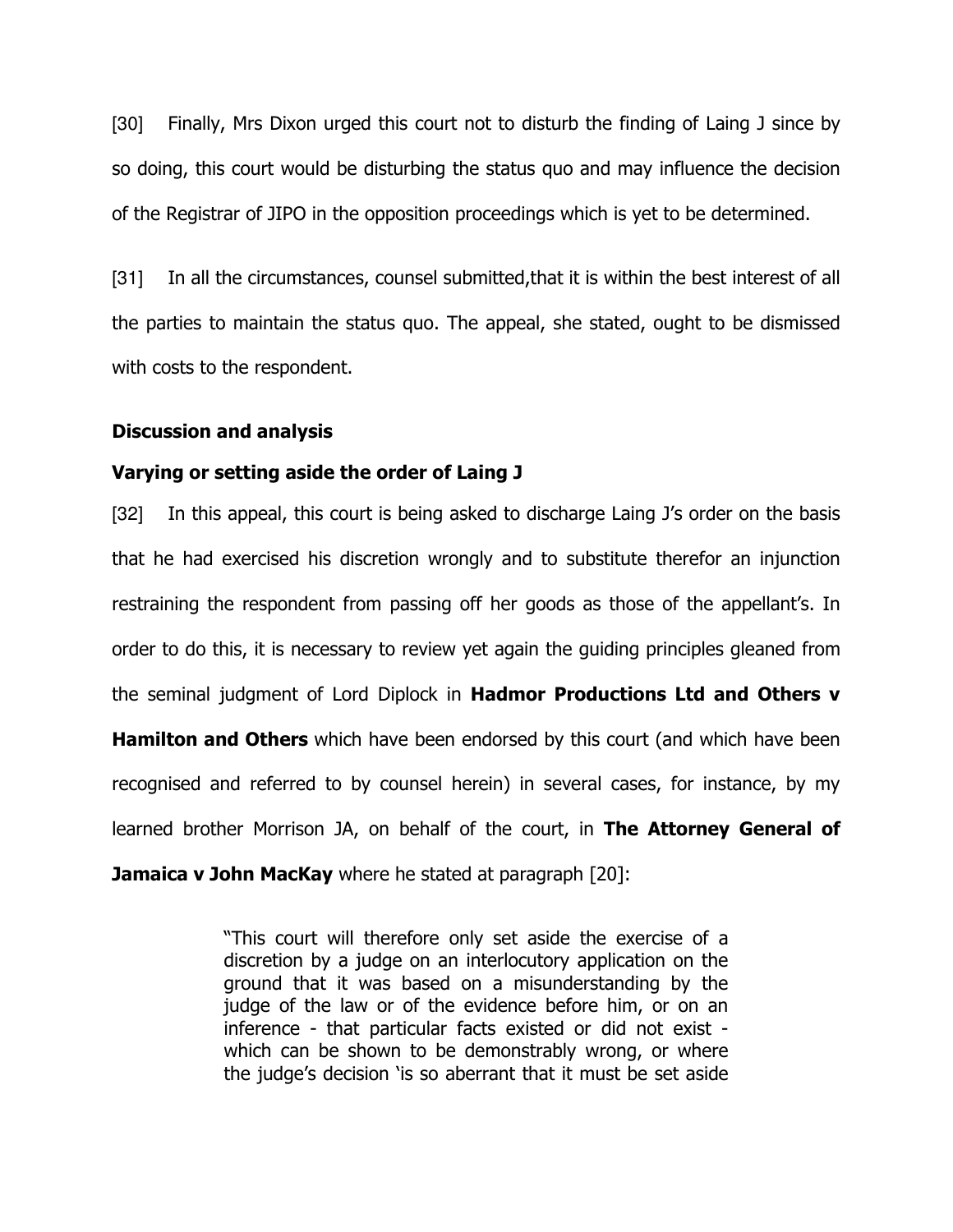on the ground that no judge regardful of his duty to act judicially could have reached it'."

[33] I am reminded by Viscount Simon LC in **Charles Osenton & Co v Johnston** [1941] 2 All ER 245 at page 250 that:

> "...The appellate tribunal is not at liberty merely to substitute its own exercise of discretion for the discretion already exercised by the judge. In other words, appellate authorities ought not to reverse the order merely because they would themselves have exercised the original discretion, had it attached to them, in a different way. If, however, the appellate tribunal reaches the clear conclusion that there has been a wrongful exercise of discretion, in that no weight, or no sufficient weight, has been given to relevant considerations such as those urged before us by the appellant, then the reversal of the order on appeal may be justified..."

[34] It therefore follows that to make an assessment as to whether the learned judge wrongly exercised his discretion when he refused to grant the interim injunction, it must be demonstrated that the learned judge misunderstood or misapplied the law or misconceived facts or failed to give relevant consideration to the material before him, and his discretion therefore can be shown to be 'plainly or demonstrably wrong'.

## Interim injunctions

[35] The appellant sought an interim injunction to preserve his rights and protect against further infringement of his mark pending the trial. The appropriate principles to be considered when granting interim relief are well known and have been stated comprehensively in **American Cyanamid Co v Ethicon Ltd** and which have been more recently endorsed by the Privy Council in **National Commercial Bank Jamaica**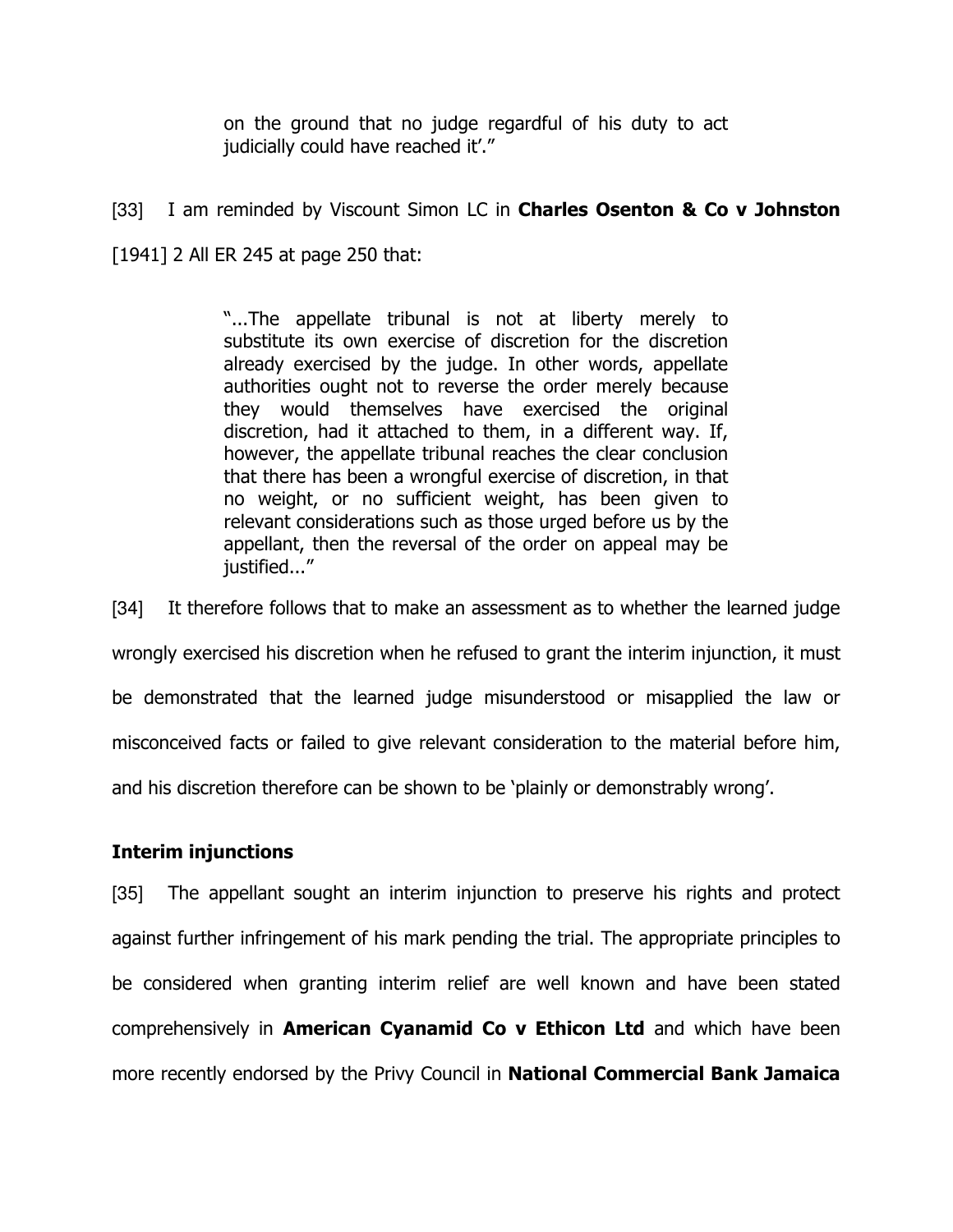Ltd v Olint Corp Ltd. In the latter case, the bank attempted to close the accounts of Olint Corporation Limited by giving reasonable notice, although the bank accounts were not being operated illegally. Olint made an ex parte application for an injunction to restrain the bank from closing its accounts but that application was refused. The Court of Appeal granted the injunction pending trial. On appeal to the Privy Council, it was held, *inter alia*, that the Court of Appeal was wrong to have granted the injunction without having regard to various factors such as whether there was indeed a serious issue to be tried, the injury to the bank's reputation and the ability to satisfy an undertaking as to damages, and further the relative strengths of the respective cases. Lord Hoffmann in delivering the judgment of the Board at paragraph 16-18 said:

> "[16] ...It is often said that the purpose of an interlocutory injunction is to preserve the status quo, but it is of course impossible to stop the world pending trial. The court may order a defendant to do something or not to do something else, but such restrictions on the defendant's freedom of action will have consequences, for him and for others, which a court has to take into account. The purpose of such an injunction is to improve the chances of the court being able to do justice after a determination of the merits at the trial. At the interlocutory stage, the court must therefore assess whether granting or withholding an injunction is more likely to produce a just result. As the House of Lords pointed out in American Cyanamid Co v Ethicon Ltd [1975] 1 All ER 504, that means that if damages will be an adequate remedy for the plaintiff, there are no grounds for interference with the defendant's freedom of action by the grant of an injunction. Likewise, if there is a serious issue to be tried and the plaintiff could be prejudiced by the acts or omissions of the defendant pending trial and the cross-undertaking in damages would provide the defendant with an adequate remedy if it turns out that his freedom of action should not have been restrained, then an injunction should ordinarily be granted.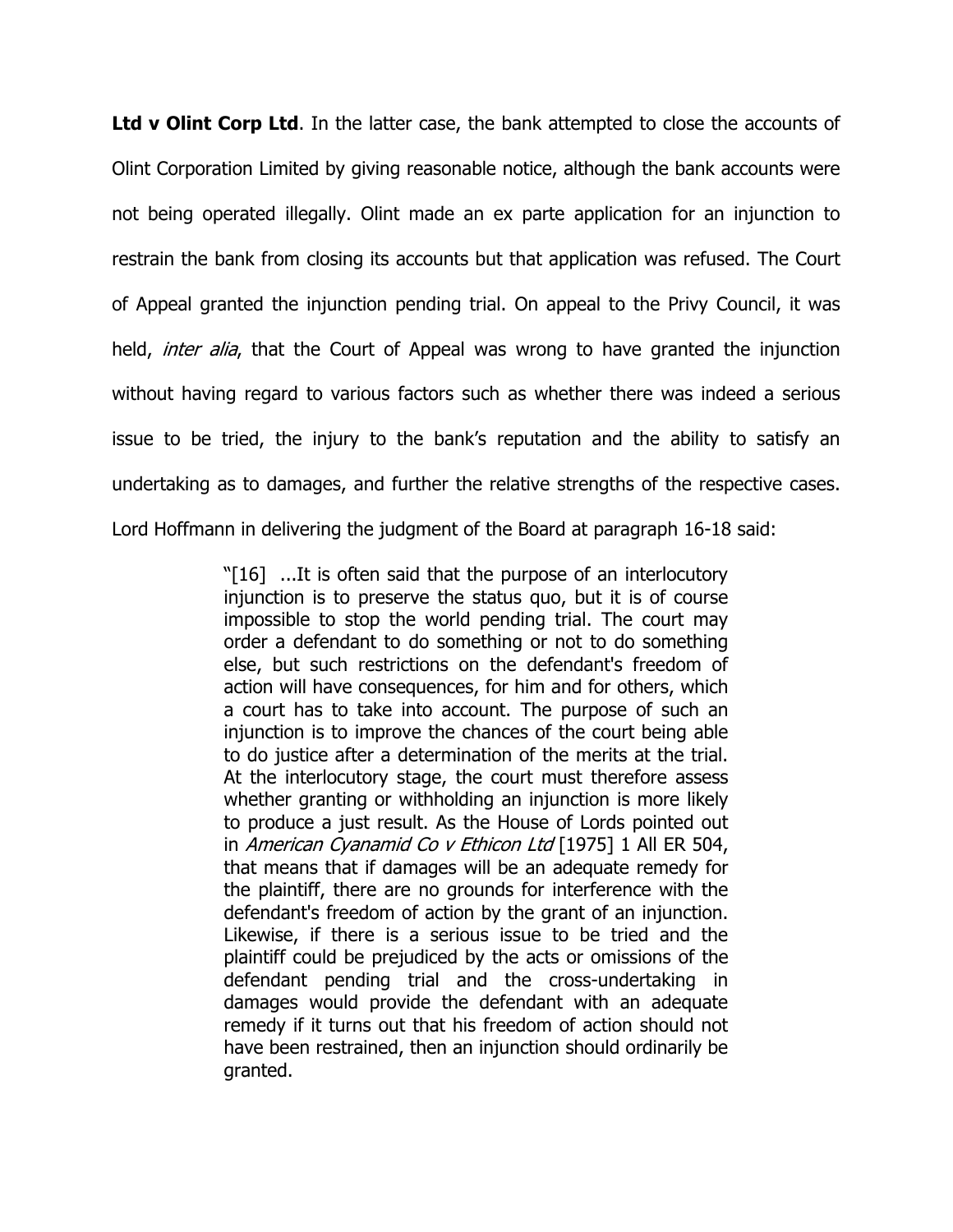[17] In practice, however, it is often hard to tell whether either damages or the cross-undertaking will be an adequate remedy and the court has to engage in trying to predict whether granting or withholding an injunction is more or less likely to cause irremediable prejudice (and to what extent) if it turns out that the injunction should not have been granted or withheld, as the case may be. The basic principle is that the court should take whichever course seems likely to cause the least irremediable prejudice to one party or the other. This is an assessment in which, as Lord Diplock said in American Cyanamid [1975] 1 All ER 504 at 511

> 'It would be unwise to attempt even to list all the various matters which may need to be taken into consideration in deciding where the balance lies, let alone to suggest the relative weight to be attached to them.'

[18] Among the matters which the court may take into account are the prejudice which the plaintiff may suffer if no injunction is granted or the defendant may suffer if it is; the likelihood of such prejudice actually occurring; the extent to which it may be compensated by an award of damages or enforcement of the cross-undertaking; the likelihood of either party being able to satisfy such an award; and the likelihood that the injunction will turn out to have been wrongly granted or withheld, that is to say, the court's opinion of the relative strength of the parties' cases."

[36] The principles gleaned from **American Cyanamid Co v Ethicon Ltd** and

# National Commercial Bank Jamaica Ltd v Olint Corp Ltd can be summarised as

follows:

- 1. The court must be satisfied that there is a serious issue to be tried, that is, that the claim is not frivolous or vexatious.
- 2. The court should then go on to consider whether the

balance of convenience lies in favour of granting or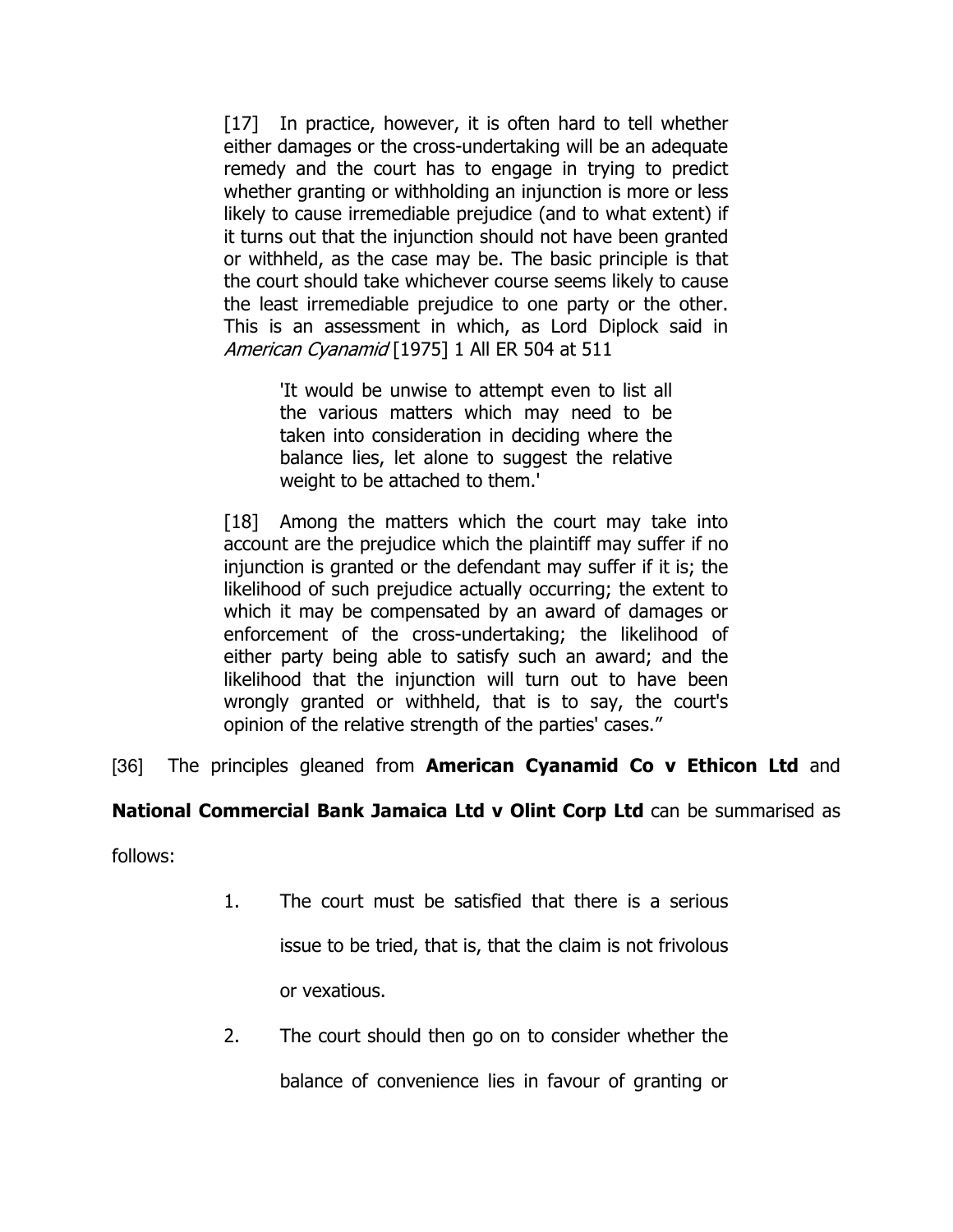refusing the interlocutory relief sought. In considering where the balance of convenience lies, the court must have regard to the following:

- (i) Whether damages would be an adequate remedy for either party. If damages would be an adequate remedy for the appellant and the defendant can fulfil an undertaking as to damages, then an interim injunction should not be granted. However, if damages would be an adequate remedy for the respondent and the appellant could satisfy an undertaking as to damages, then an interim injunction should be granted.
- (i) If damages would not be an adequate remedy for either party, then the court should go on to examine a number of other factors to include the risk of prejudice to each party that would be occasioned by the grant or refusal of the injunction; the likelihood of such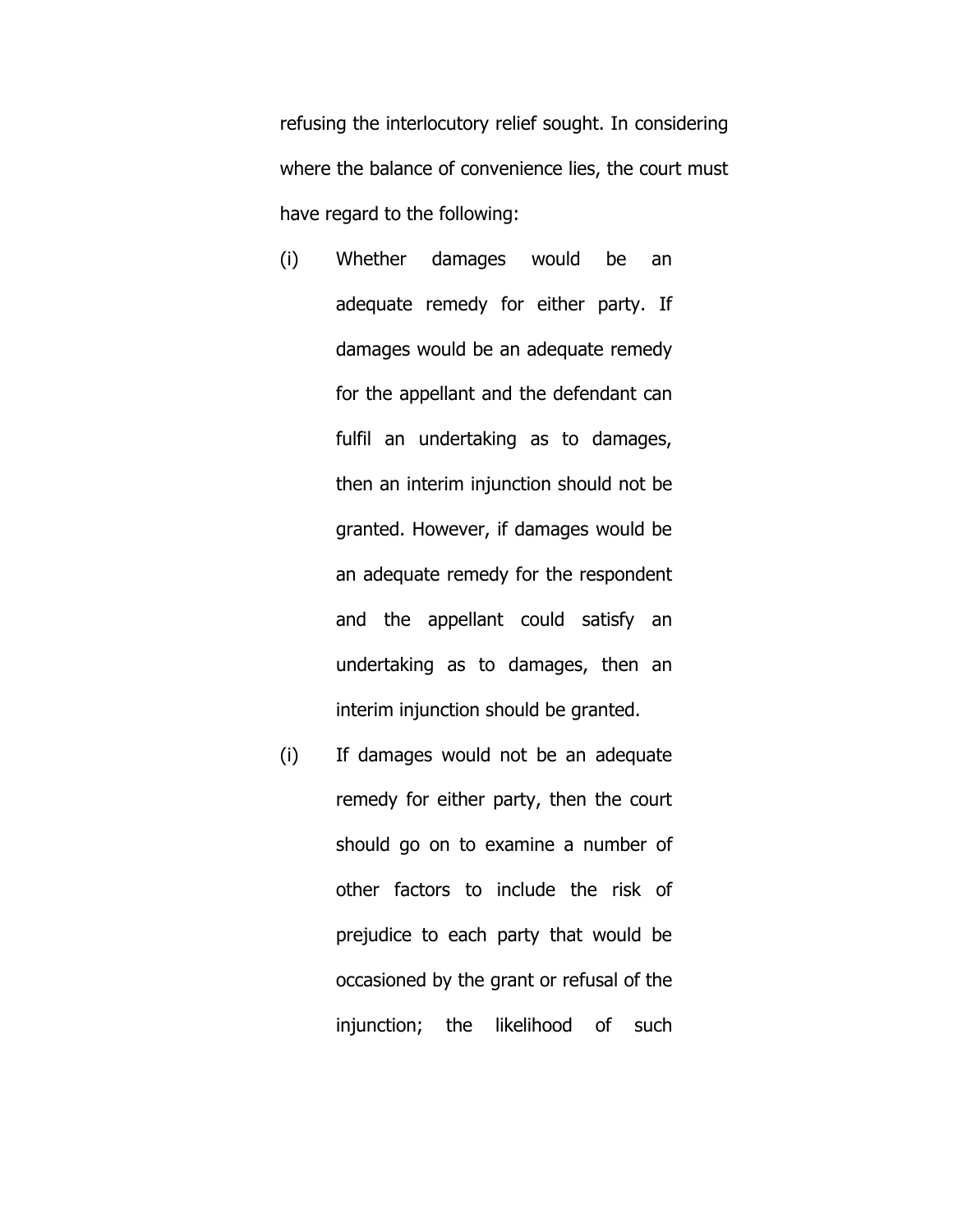prejudice occurring; and the relative strength of each party's case.

- (ii) In deciding whether to withhold or grant the injunction the court should take whichever course seems likely to cause the least irremediable prejudice to one party or the other.
- (iii) If the balance of convenience is even then the court should preserve the status quo.

### **Issues**

[37] In this appeal, both parties agree that Laing J's finding that there were serious issues to be tried was correct. I am also in agreement with that finding. However, the appellant alleged that the learned judge's finding that the balance of convenience did not favour either party and that the status quo should be maintained was wrong. An analysis of the balance of convenience entails an examination of the actual or perceived risk of injustice to each party by the grant or refusal of the injunction. Lord Diplock in **American Cyanamid Co v Ethicon Ltd** at page 408, made it clear that the factors to be considered when deciding where the balance of convenience lies and the relative weight to be attached to each factor varied from case to case. It is necessary to examine four issues which could aid in the determination of where the balance of convenience lies, in the instant case, namely:

1. Would damages be an adequate remedy for either

party?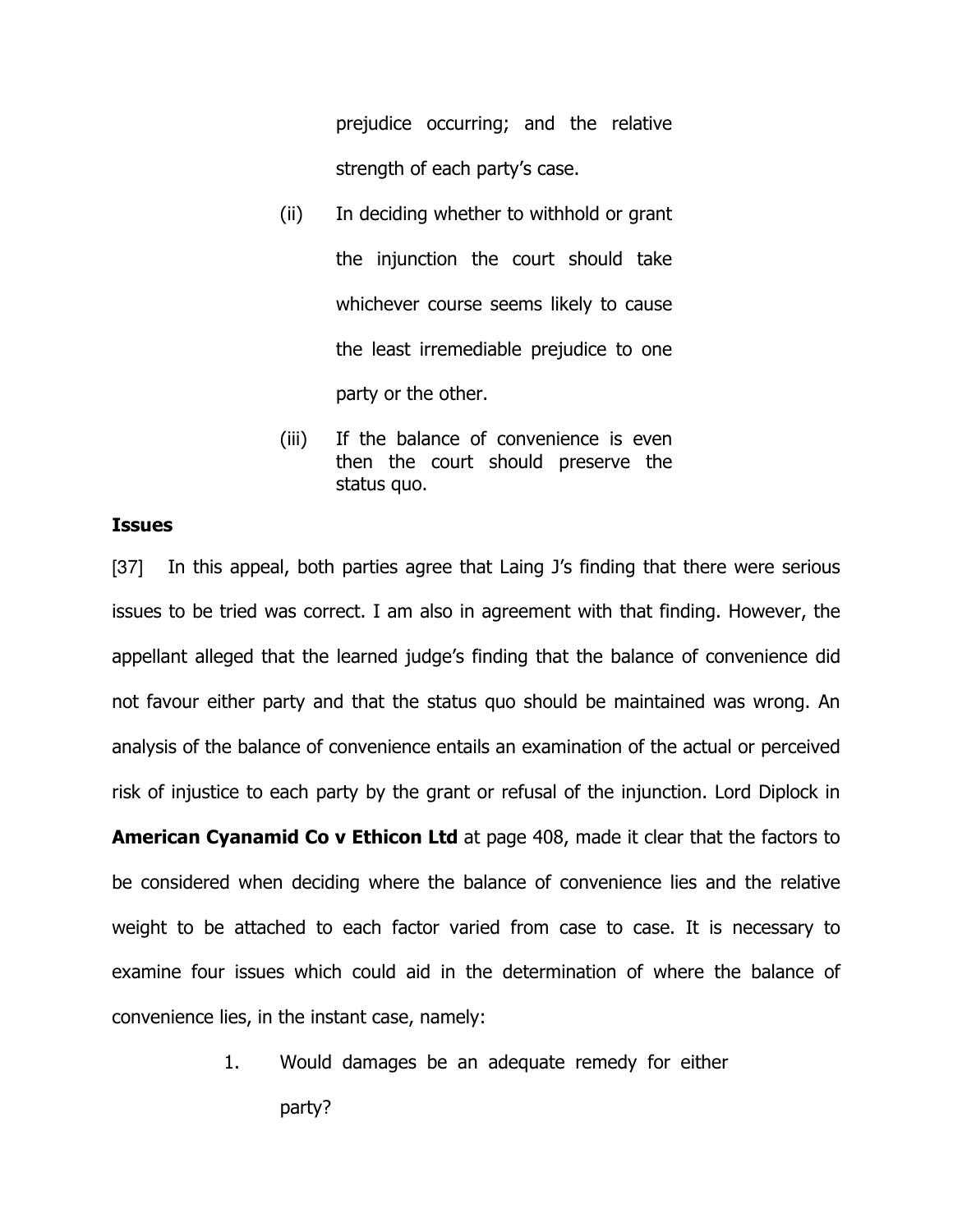- 2. What is the relative strength of each party's case and the risk of irremediable prejudice to each party?
- 3. Was there substantial delay in seeking interim relief?
- 4. Should the status quo be maintained?

### Issue 1: The adequacy of damages

[38] The learned judge found that damages would not be an adequate remedy for either party. The appellant is challenging this finding on the basis that it was made without a proper assessment of all the relevant considerations. As indicated previously, in deciding whether damages would be an adequate remedy, Lord Diplock's dictum in American Cyanamid Co v Ethicon Ltd has given useful guidance to courts over the past several decades, and more recently, these principles have been adopted in the Privy Council case of National Commercial Bank Jamaica Ltd v Olint Corp Ltd as stated at paragraph [35] herein.

[39] When applying these principles to the instant case, in assessing whether damages would be an adequate remedy for the appellant, one must examine the evidence of losses that he had incurred or was likely to incur. The appellant claimed that by reason of the respondent's actions he had suffered and was likely to suffer loss and damage. He claimed that he had an established business and had incurred expenses in marketing and promoting it over the years, and the respondent's mark was infringing on his goodwill by deceiving the public. Mrs Dixon urged us to disregard this claim on the basis that the appellant had not specifically identified any loss or damages that he had sustained as a result of the respondent's actions. However, I am mindful of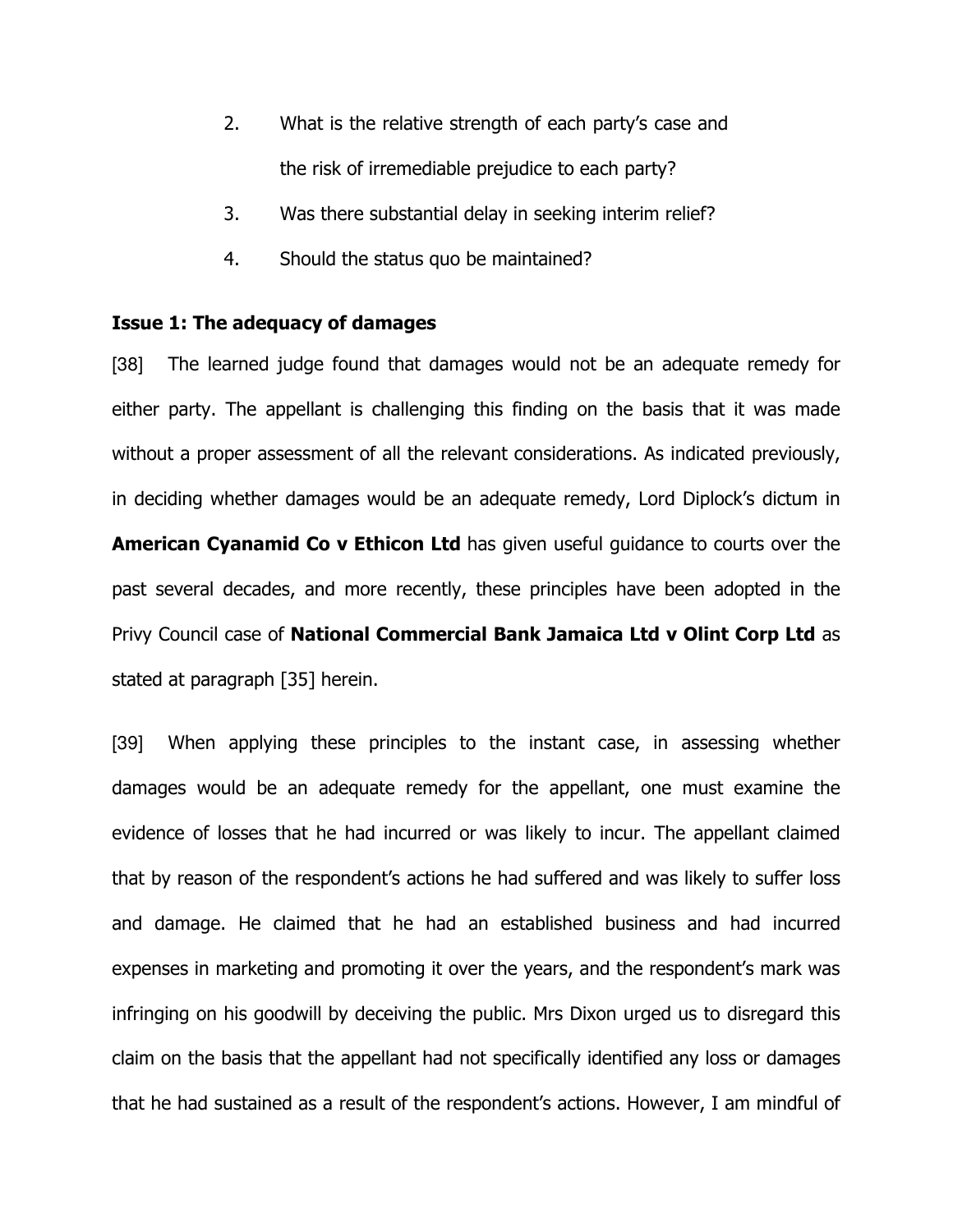the dictum of Millett LJ in Harrods Limited v Harrodian School Limited [1996] RPC

697, at page 715 where he said:

"...In the classic case of passing off, where the defendant represents his goods or business as the goods or business of the plaintiff, there is an obvious risk of damage to the plaintiff's business by substitution. Customers and potential customers will be lost to the plaintiff if they transfer their custom to the defendant in the belief that they are dealing with the plaintiff. But this is not the only kind of damage which may be caused to the plaintiff's goodwill by the deception of the public. Where the parties are not in competition with each other, the plaintiff's reputation and goodwill may be damaged without any corresponding gain to the defendant..."

In light of Millett LJ's dictum, the fact that the appellant has been operating a wellknown business for approximately eight years, using the marks 'Fyah Side Jerk and Bar' and 'Fyah Side', which had been associated with his business and the products of his business, it is arguable that the appellant would suffer loss and damage to his goodwill and reputation as a result of the respondent's action of introducing similar products under a similar mark, which could potentially deceive the public, and in respect of which he could not be adequately compensated by damages.

[40] However, the learned judge did not go on to address the issue of whether the respondent could satisfy any cross-undertaking as to damages and moreover, there is no evidence from the respondent's affidavit as to her ability or inability to fulfil any undertaking as to damages. Therefore, while Laing J was indeed correct to find that damages would not be an adequate remedy for the appellant, he erred in failing to consider whether the respondent could have given a cross-undertaking as to damages.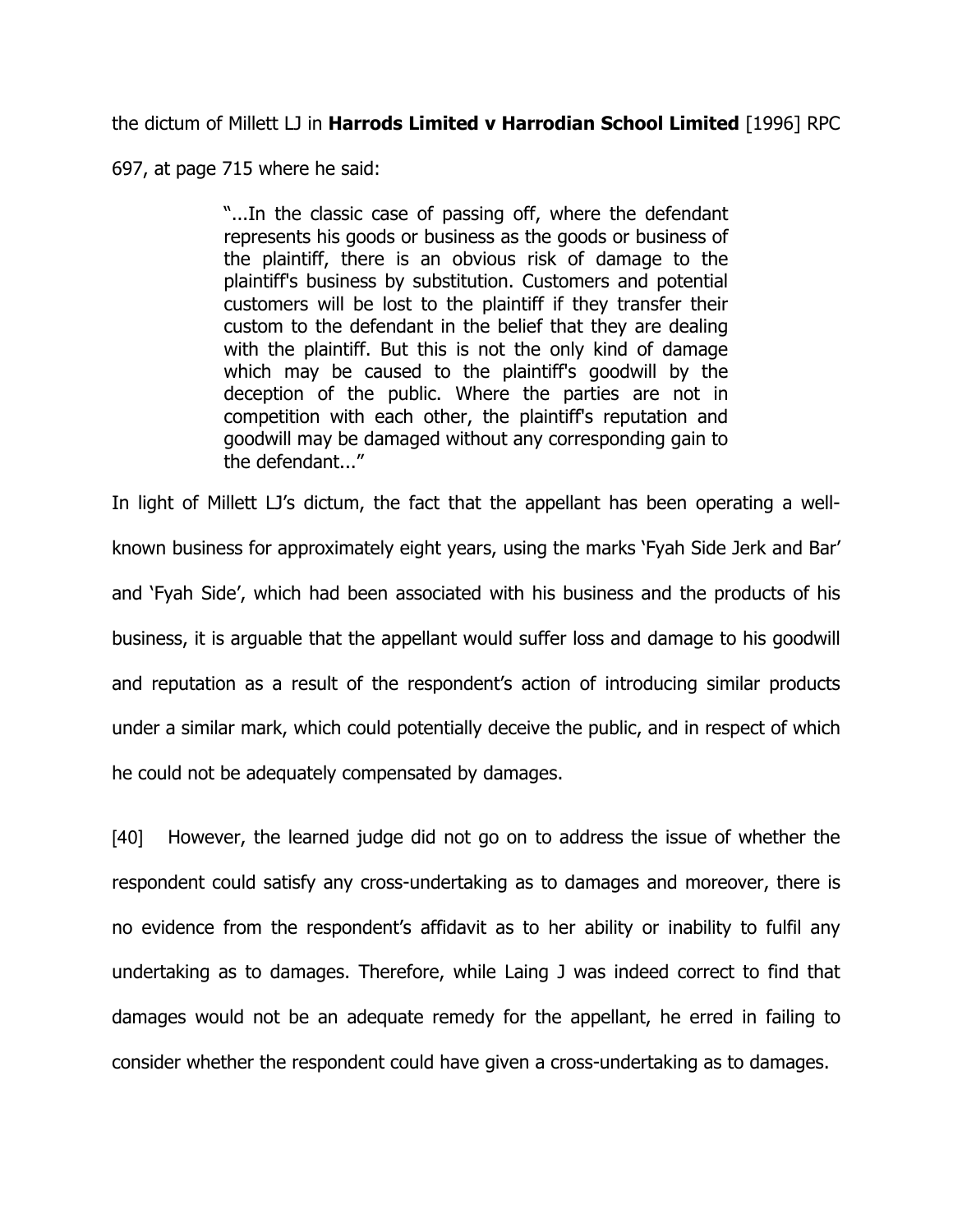[41] The learned judge also found that damages would not be an adequate remedy for the respondent because "given the stage of development of her products, the marketing she has been doing and the publicity she has been receiving", there would be a difficulty assessing her "loss of the market share, reduction of business, the slowing rate of growth of her business/loss of momentum which may be occasioned by her removal from the market" if an injunction was granted. However, he gave no consideration to the fact that the appellant would suffer the same losses and perhaps would endure greater loss than the respondent if an injunction was not granted. He also failed to consider the fact that the respondent's losses were quantifiable in that: (i) the respondent's business was much newer than that of the appellant; (ii) she was so far able to quantify all her expenses having provided receipts indicating expenses associated with a number of aspects of the business such as its launch; and (iii) her customers were identifiable. In light of all these factors, it is indeed possible that the damage to the respondent would be far less than that which could be suffered by the appellant and it would be much easier to assess the respondent's damages.

[42] In addressing the issue of whether damages would be an adequate remedy for the respondent, at paragraph [15] of his judgment, the learned judge stated that he had a doubt as to whether the appellant could give a cross undertaking as to damages. I am unable to find a basis for this doubt since there was no evidence before the court that the appellant could not satisfy an undertaking as to damages and no opportunity was given for him to fortify this undertaking. Therefore, his finding in this regard would also be erroneous.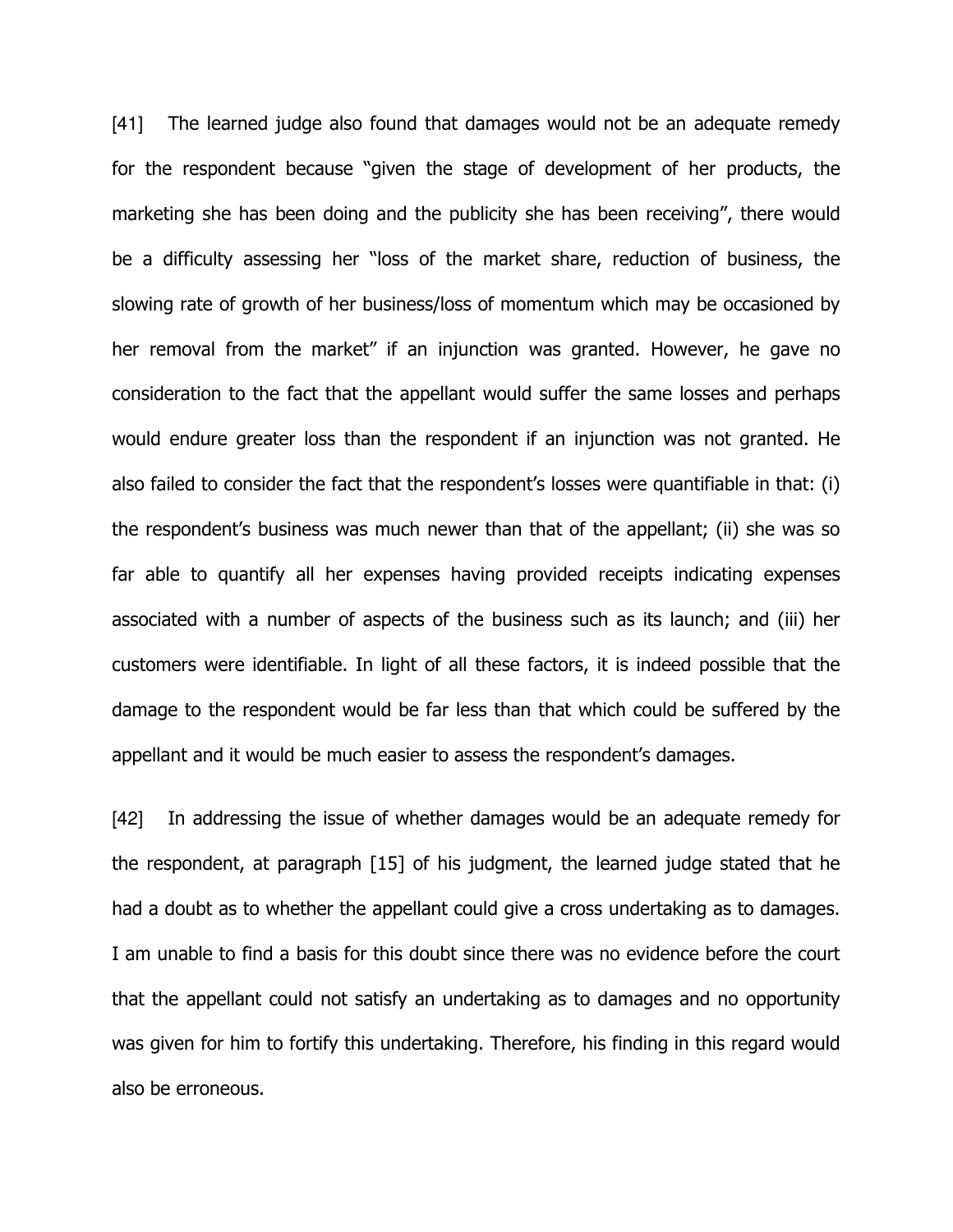[43] Although the learned judge failed to make a proper assessment of the issue as to whether damages would be an adequate remedy for either party in the instant case, in my view, his finding that damages would not be an adequate remedy for either party was indeed correct. This was due to the fact that in the circumstances it would have been difficult to quantify the loss to the appellant and there was no consideration as to whether the respondent could satisfy the loss. Additionally, although the respondent's loss may be easier to quantify there was no assessment of the appellant's ability to satisfy such damages that could be due to the respondent.

## Issue 2: The relative strength of each party's case and the risk of irremediable prejudice

[44] It is being asserted that the learned judge erred in his assessment of the relative strength of the parties' case. Both the appellant and the respondent are seeking to register their respective marks with JIPO. Trademarks are protected by the Trade Marks Act. Section 13 of the Act prevents registration of a trade mark in a number of instances:

- $"(1)$  A trade mark shall not be registered if  $-$ 
	- (a) it is identical with an earlier trade mark; and
	- (b) the goods or services for which the trade mark is applied for are identical with the goods or services for which the earlier trade mark is protected.
- (2) A trade mark shall not be registered if
	- (a) it is identical with an earlier trade mark and the goods or services in relation to which application for registration is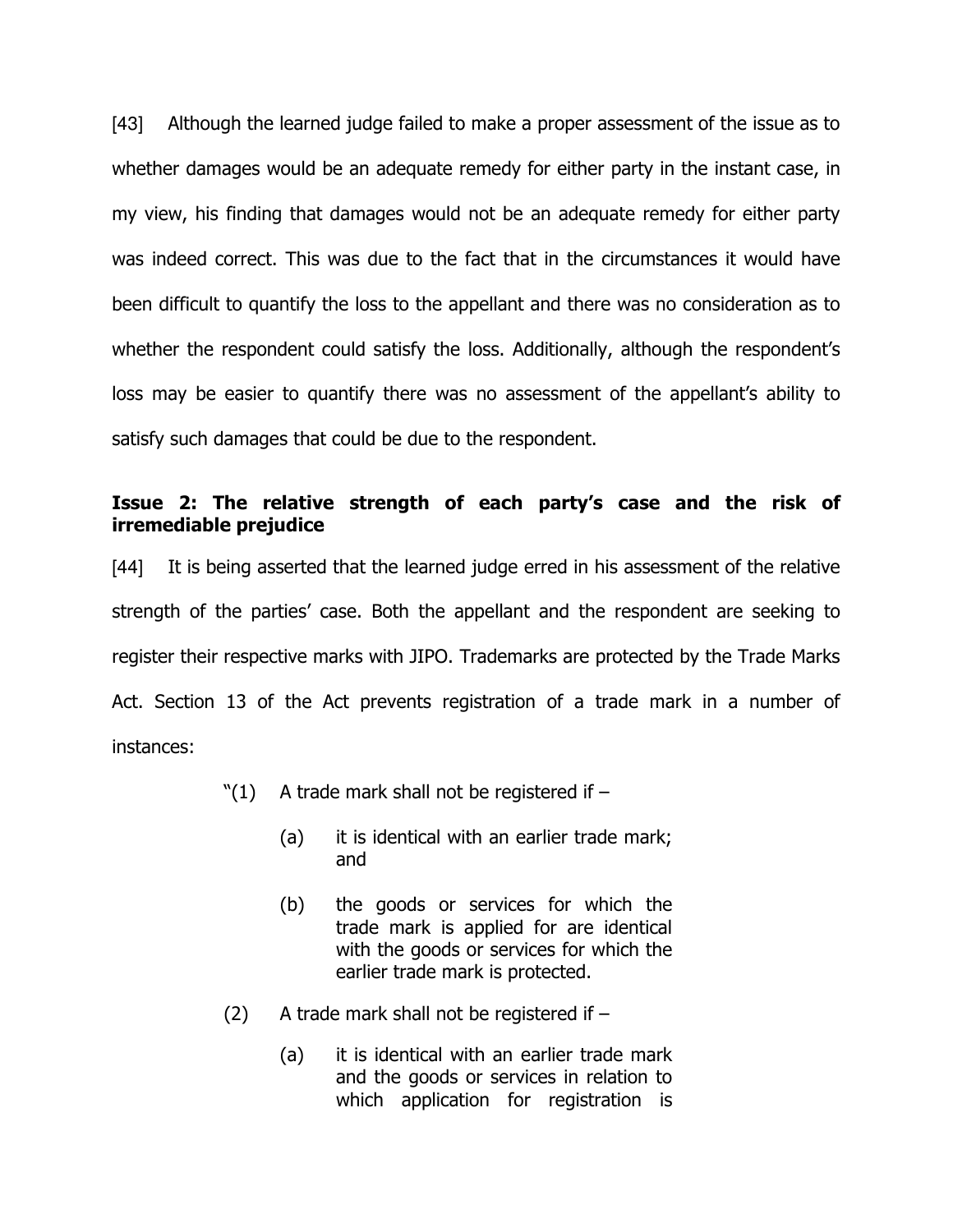made are similar to those for which the earlier trade mark is registered; or

(b) it is similar to an earlier trade mark and the goods or services in relation to which application for registration is made are identical with or similar to those for which the earlier trade mark is protected,

and there exists a likelihood of confusion on the part of the public, including the likelihood of association with the earlier trade mark.

- (3) A trade mark which is identical with or similar to an earlier trade mark and is to be registered in relation to goods or services that are not similar to those for which the earlier trade mark is protected, shall not be registered if, or to the extent that the earlier trade mark has a reputation in Jamaica and the use of the later mark, without due cause, would take unfair advantage of, or be detrimental to, the distinctive character or the reputation of the earlier trade mark.
- (4) A trade mark shall not be registered if, or to the extent that, its use in Jamaica is liable to be prevented –
	- (a) by virtue of any law (in particular the law of passing off) protecting an unregistered trade mark or other sign used in the course of trade; or
	- (b) by virtue of an earlier right other than those referred to in subsections (1) to (3) or paragraph (a) of this subsection, in particular, by virtue of the law relating to copyright or rights in designs.
- (5) A person who is entitled under this section to prevent the use of a trade mark is referred to in this Act as the proprietor of an earlier right in relation to the trade mark.
- (6) Nothing in this section prevents the registration of a trade mark where the proprietor of the earlier trade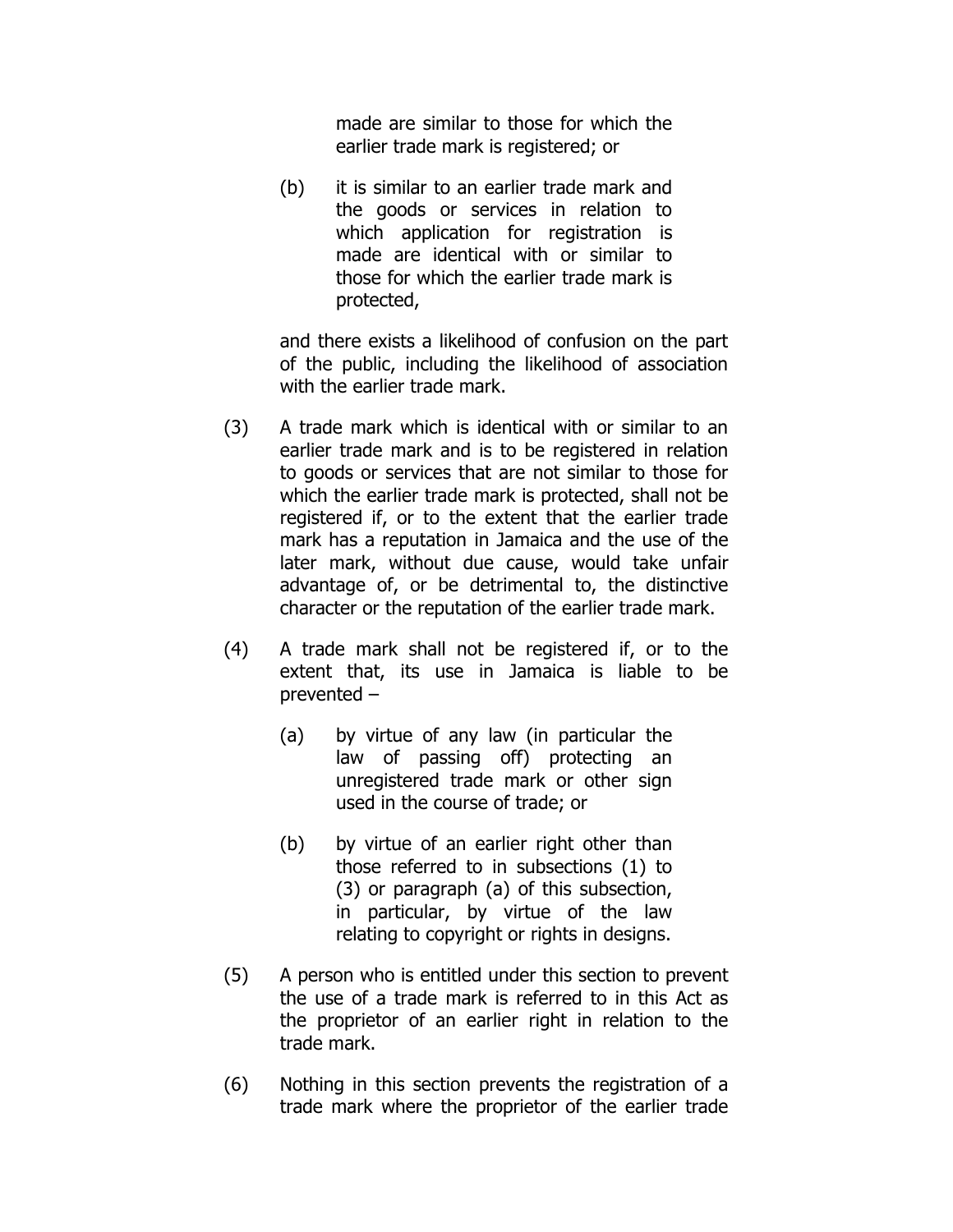mark or other earlier right consents to the registration."

Sections 14(1) of the Act defines an 'earlier trade mark' as follows:

- "(a) a registered trade mark; or
- (b) a trade mark which, at the date of application for registration of the trade mark in question or (where appropriate) of the priority claimed in respect of the application was entitled to protection under the Paris Convention as a well known trade mark; or
- (c) a trade mark in respect of which an application for registration has been made and which, if registered, would be an earlier trade mark by virtue of paragraph (b), subject to its being so registered."

[45] In the instant case, there is a dispute as to which mark was the earlier mark, and an opposition has been filed by the appellant to the registration of the respondent's mark. The appellant has also filed a claim against the respondent for the tort of passing off. The essential elements in an action for passing off have been restated by the House of Lords in Reckitt and Colman Products Limited v Borden Inc and Others. In that case, Reckitt and Colman (R&C) acquired a business which marketed lemon juice in the United Kingdom in plastic squeeze packs shaped like natural lemons. Borden Inc, a United States company with a Belgian subsidiary, marketed lemon juice in conventional bottles and eventually supplied 25% of the United Kingdom market. This began to have an adverse effect on R&C's sale of juice in the lemon-shaped containers and so they too began to sell lemon juice in conventional bottles. Borden Inc responded by selling their juice in lemon-shaped containers in direct competition with R&C. R&C filed a writ seeking an injunction to restrain Borden Inc from passing off their lemon juice as that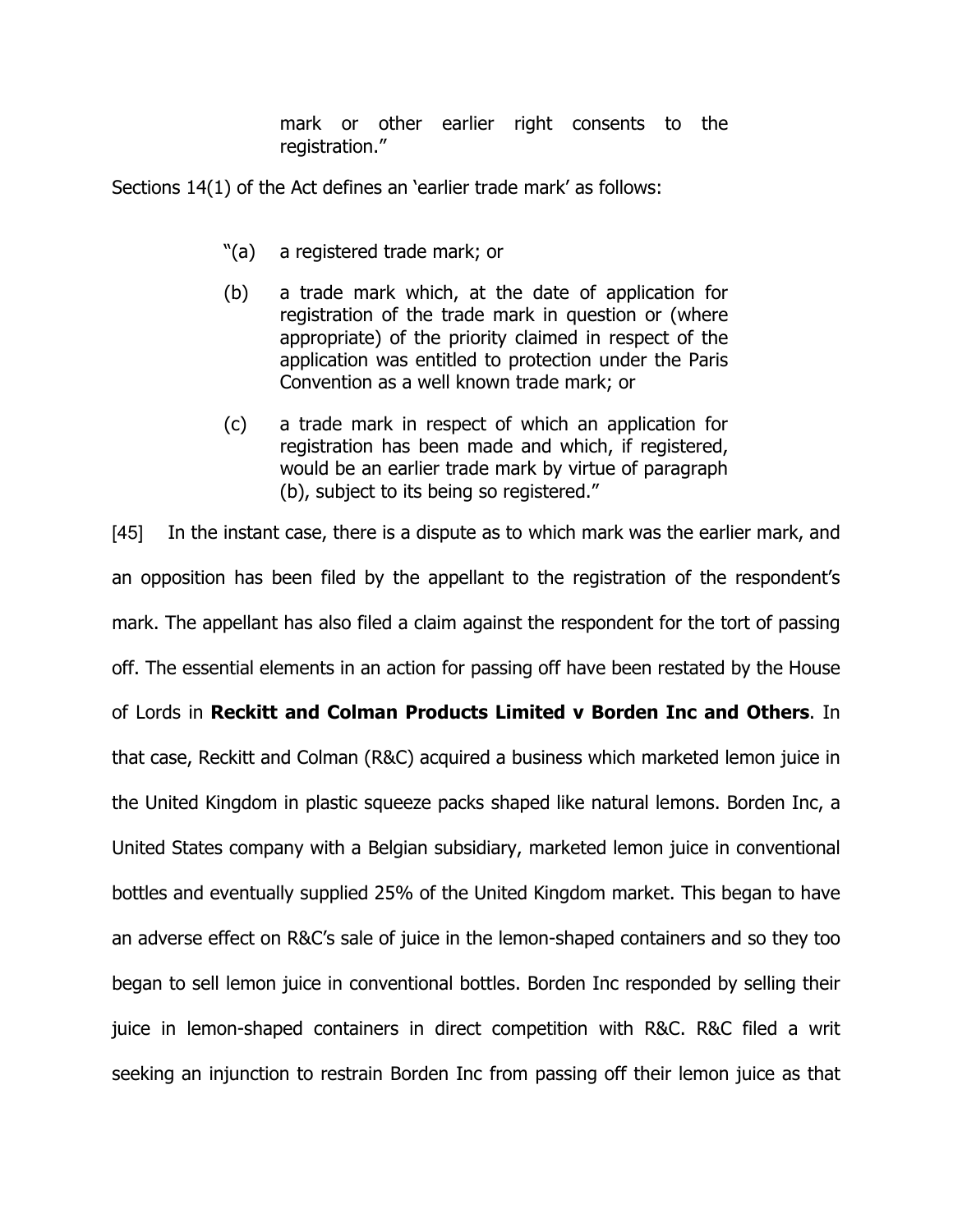of R&C's. The first instance judge granted the injunction on the basis that there was a real likelihood of confusion. An appeal to the Court of Appeal was dismissed. Borden Inc's appeal to the House of Lords was also dismissed because their Lordships found, inter alia, that their actions did constitute a misrepresentation which effectively deceived the public into an erroneous belief regarding the source of the product. Lord Oliver of Aylmerton at page 880 of the judgment restated the required elements to prove the tort of passing off as follows:

> "...The law of passing off can be summarised in one short general proposition, no man may pass off his goods as those of another. More specifically, it may be expressed in terms of the elements which the plaintiff in such an action has to prove in order to succeed. These are three in number. First, he must establish a goodwill or reputation attached to the goods or services which he supplies in the mind of the purchasing public by association with the identifying 'get-up' (whether it consists simply of a brand name or a trade description, or the individual features of labelling or packaging) under which his particular goods or services are offered to the public, such that the get-up is recognised by the public as distinctive specifically of the plaintiff's goods or services. Second, he must demonstrate a misrepresentation by the defendant to the public (whether or not intentional) leading or likely to lead the public to believe that goods or services offered by him are the goods or services of the plaintiff. Whether the public is aware of the plaintiff's identity as the manufacturer or supplier of the goods or services is immaterial, as long as they are identified with a particular source which is in fact the plaintiff. For example, if the public is accustomed to rely on a particular brand name in purchasing goods of a particular description, it matters not at all that there is little or no public awareness of the identity of the proprietor of the brand name. Third, he must demonstrate that he suffers or, in a quia timet action, that he is likely to suffer damage by reason of the erroneous belief engendered by the defendant's misrepresentation that the source of the defendant's goods or services is the same as the source of those offered by the plaintiff..."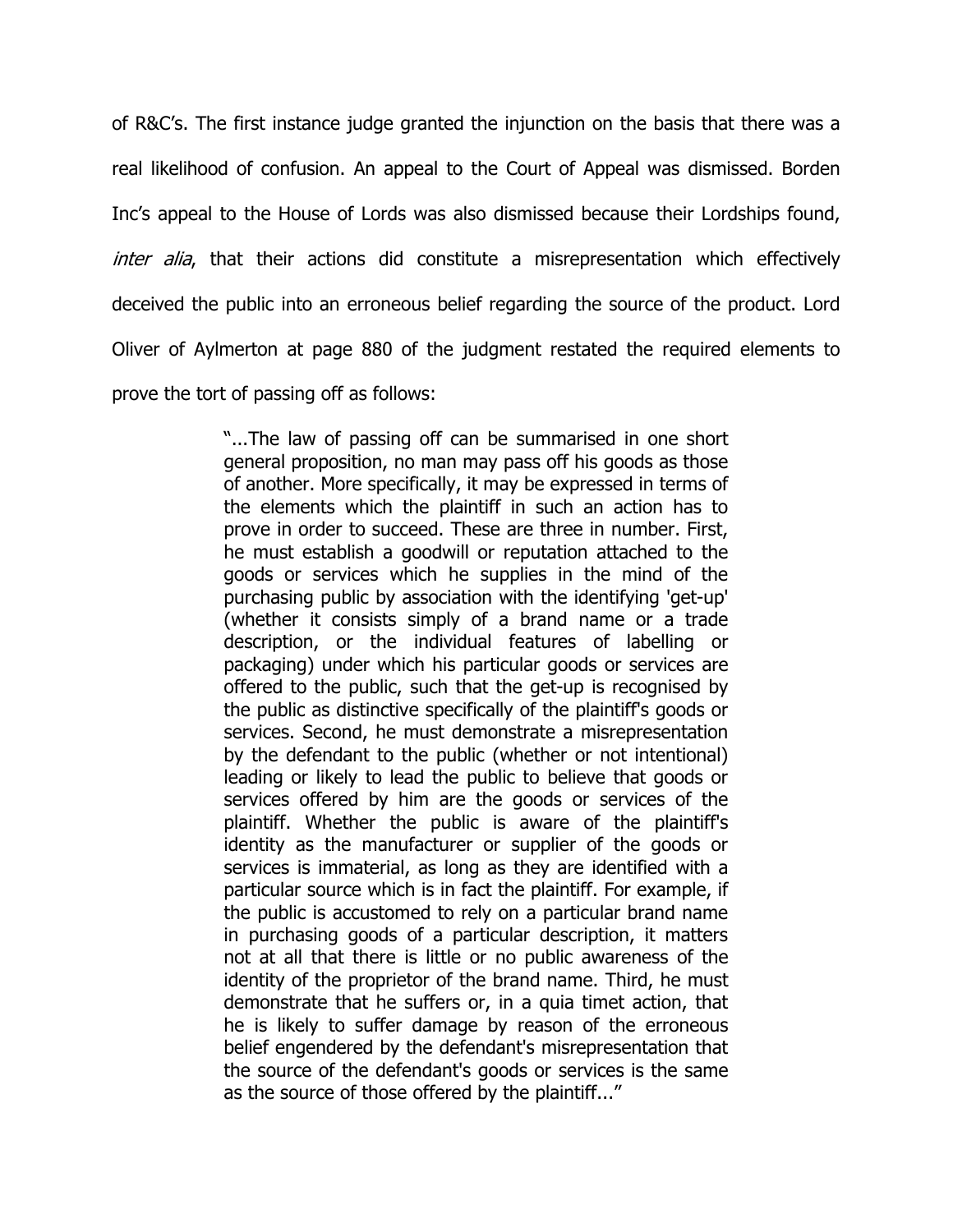[46] The first aspect that must therefore be satisfied is whether the appellant's goods and services had acquired goodwill in the market. Goodwill has been defined by Lord Macnaghten in the House of Lords case of The Commissioners of Inland Revenue **v Muller & Co's Margarine Limited** [1901] AC 217 at page 223-224 of the judgment

as:

"...It is the benefit and advantage of the good name, reputation, and connection of a business. It is the attractive force which brings in custom. It is the one thing which distinguishes an old-established business from a new business at its first start. The goodwill of a business must emanate from a particular centre or source. However widely extended or diffused its influence may be, goodwill is worth nothing unless it has power of attraction sufficient to bring customers home to the source from which it emanates. Goodwill is composed of a variety of elements. It differs in its composition in different trades and in different businesses in the same trade..."

[47] In the instant case, the appellant has deponed that he has been operating 'Fyah Side Jerk and Bar' since 2008 as a full service restaurant selling food, sauces, spices and seasonings. He has been using the common law marks 'Fyah Side Jerk and Bar' and Fyah Side' since 2008 and has been registered with the Companies Office of Jamaica since 28 January 2009. The restaurant is well known by its reputation and popularity and the appellant has marketed, advertised and promoted his marks. Its products have been featured in the Jamaica Observer and nominated in the Best Dressed Chicken favourite food category in the Jamaica Observer Food Awards in May 2013. Mr Cecil Dinnall has deponed in paragraph 4 of his affidavit that the restaurant is a "well-known, established and reputable rest stop on the South Coast" and is known throughout the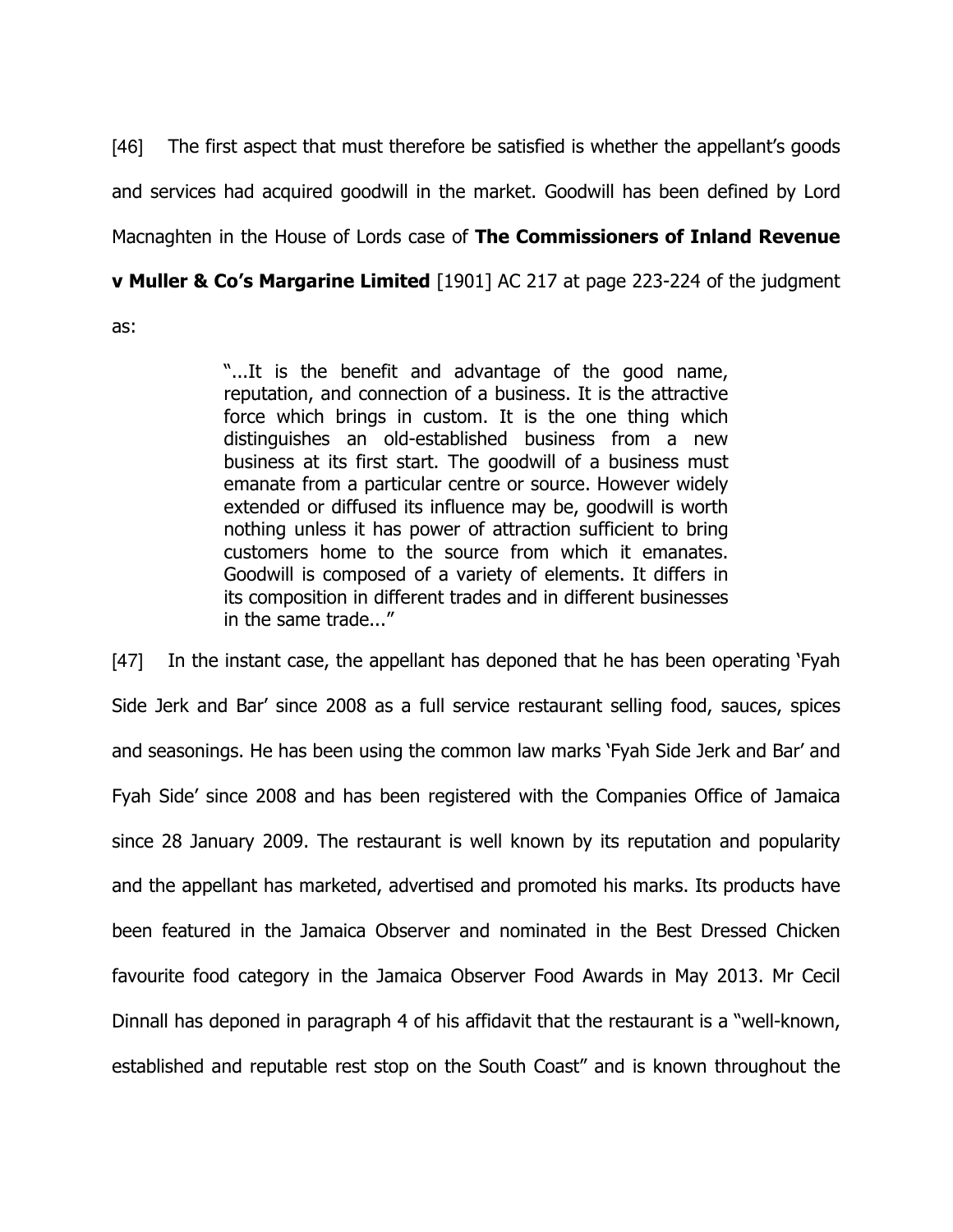island. These factors may give rise to the view that the appellant's marks have acquired goodwill and reputation.

[48] In the respondent's defence, she denied knowledge of the existence of the appellant's business and its acquired goodwill before her own and she also denied the length of time that he had been so engaged in the market. She further contended that '10 Fyah Side' is an extension of 'Patwa Apparel'; was a direct result of the goodwill of 'Patwa Apparel'; '10 Fyah Side' now has its own goodwill as a result of its quality products; and was distinctive in its design and meaning from the appellant's marks. However, it is certainly arguable as to whether the goodwill and reputation attached to the appellant's products would outweigh that which was attached to the respondent's since the appellant's business and the brand and marks used on its products, had been in existence much longer.

[49] The respondent has alleged that '10 Fyah Side' was created as a brand of and launched on the goodwill of 'Patwa Apparel'. At first blush it would certainly appear difficult to see how '10 Fyah Side' could have been launched on the goodwill of 'Patwa Apparel' since the allegation is that 'Patwa Apparel' is related to clothing and '10 Fyah Side' is related to sauces and condiments which are completely different fields of activities. It is also arguable as to whether 'Patwa Apparel' had any goodwill at the time '10 Fyah Side' was launched since in an article in the Jamaica Observer dated 29 May 2014 it was said that the economic downturn had caused a business venture being pursued by the respondent to go 'belly-up'.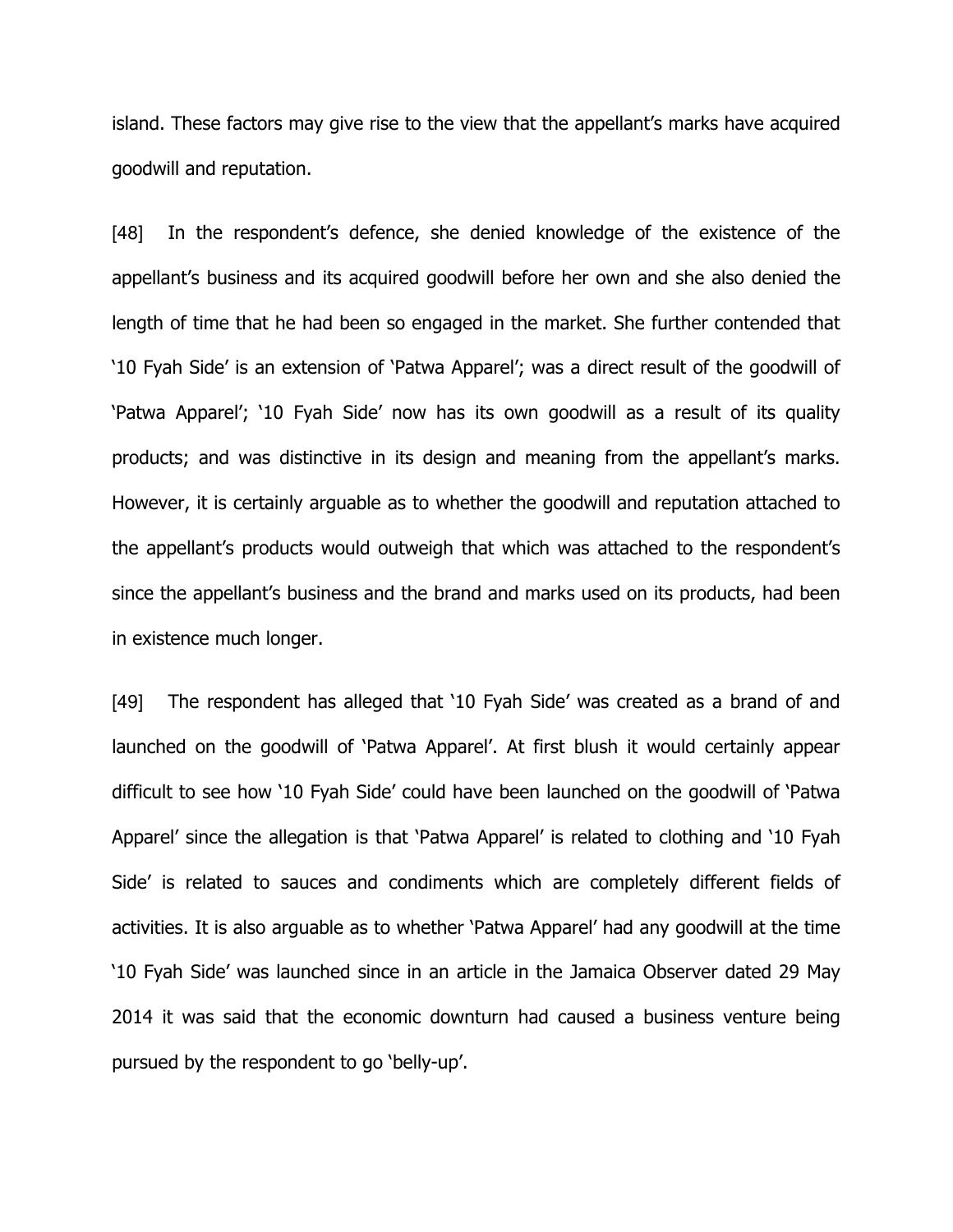[50] Moreover, based on the invoices exhibited by the respondent, it would appear that most of her expenses were allegedly incurred around the time of the launch of '10 Fyah Side'. Of the 11 invoices submitted, only 2 related to expenses allegedly associated with '10 Fyah Side' only; another 2 bore the '10 Fyah Side' logo but directed therein that cheques be made payable to 'Patwa Apparel'; while the other invoices, some of which related to expenses allegedly associated with '10 Fyah Side', were addressed to the respondent and/or 'Patwa Apparel'. The invoice dated 7 April 2014 for €5000.00 is addressed to the respondent and 'Patwa Apparel' directly and does not seem to bear any relation to '10 Fyah Side'. As a consequence, the presentation of these invoices, themselves, would raise questions as to whether '10 Fyah Side' had any goodwill of its own.

[51] In light of these factors it would appear, prima facie, that the appellant had goodwill and reputation attached to his product, which would have satisfied the first test, whereas the respondent's position is not so clear.

[52] The second aspect was that it must be shown that there is a misrepresentation by the respondent (whether or not intentional) leading the public to confuse the appellant's goods with that of the respondent. In **Harrods Limited v Harrodian** School Limited, Millett LJ at page 706 stated that:

> "Deception is the gist of the tort of passing off, but it is not necessary for a plaintiff to establish that the defendant consciously intended to deceive the public if that is the probable result of his conduct. Nevertheless, the question why the defendant chose to adopt a particular name or get up is always highly relevant."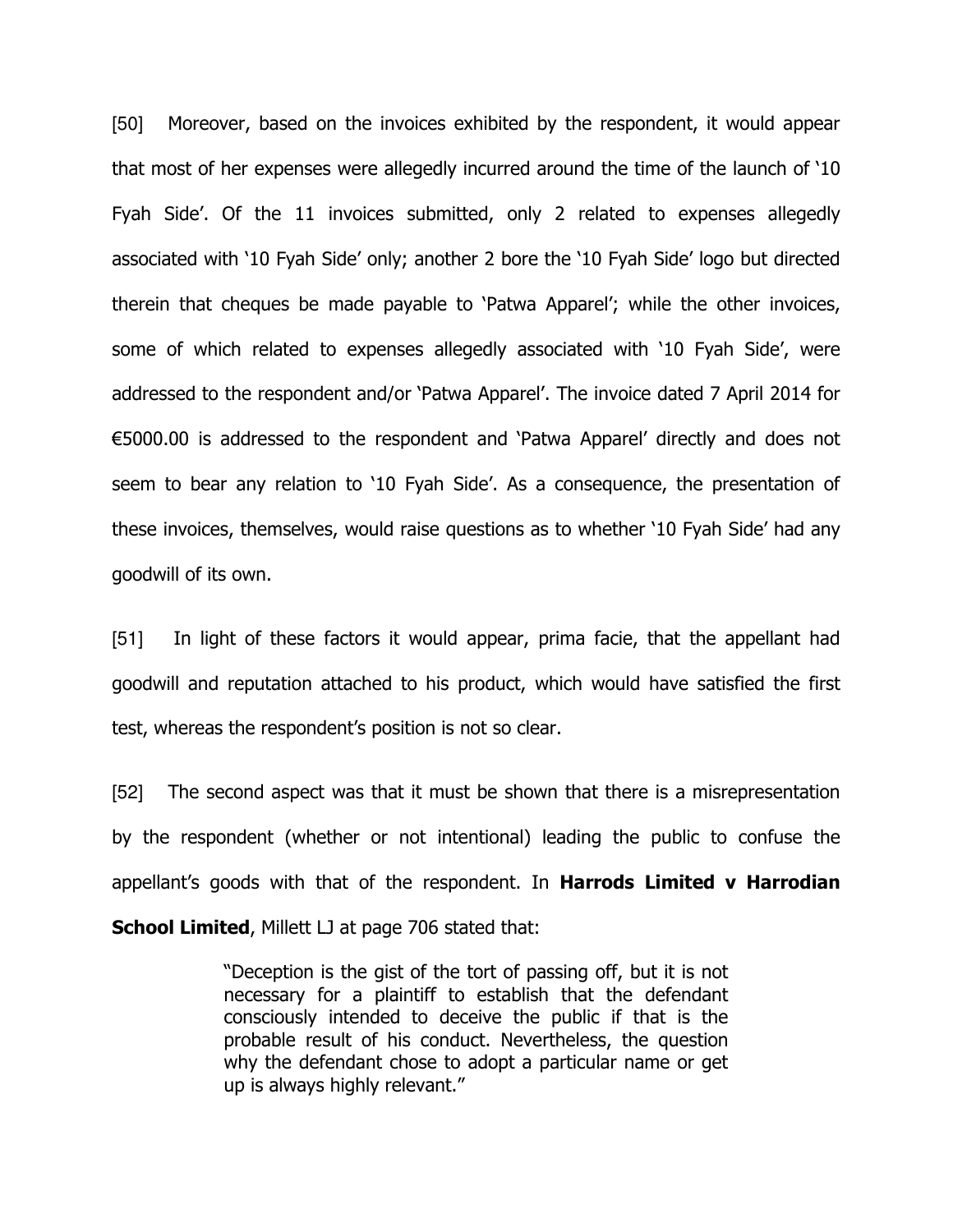[53] This court has endorsed the principles in Reckitt and Colman Products Limited v Borden Inc and Others and American Cyanamid Co v Ethicon Ltd in McDonald's Corporation v McDonald's Corporation Ltd and Another. In the latter case, McDonald's Corporation appealed to this court against two orders made by Orr J: (i) his refusal to grant an injunction restraining McDonalds Corporation Ltd and Vincent Chang from using the name 'McDonald's Corporations' or 'McD' pending the hearing of the action filed in the matter and (ii) his order restraining them from opening a restaurant with a similar name in the corporate area pending the hearing of the action filed. McDonald's Corporation's appeal to this court was allowed in part, in that, Orr J's refusal to grant the interim injunction it had requested was affirmed. However, the injunction Orr J granted restraining it from opening a business in the corporate area had been discharged on the basis that, *inter alia*, Orr J had not properly considered all the relevant factors in assessing the balance of convenience, namely whether damages would have been an adequate remedy for McDonald's Corporation. Also as to what was the status quo in relation to the opening of a restaurant in the corporate area by McDonald's Corporation. Rattray P in explaining the law of passing off at page 233 of the judgment said:

> "The law with respect to passing-off essentially relates to the right possessed by a business which has established reputation and goodwill in a jurisdiction not to be exposed to the risk of injury by another business which adopts features so closely resembling that of the first business as to create the misrepresentation made by passing off one person's goods as the goods of another."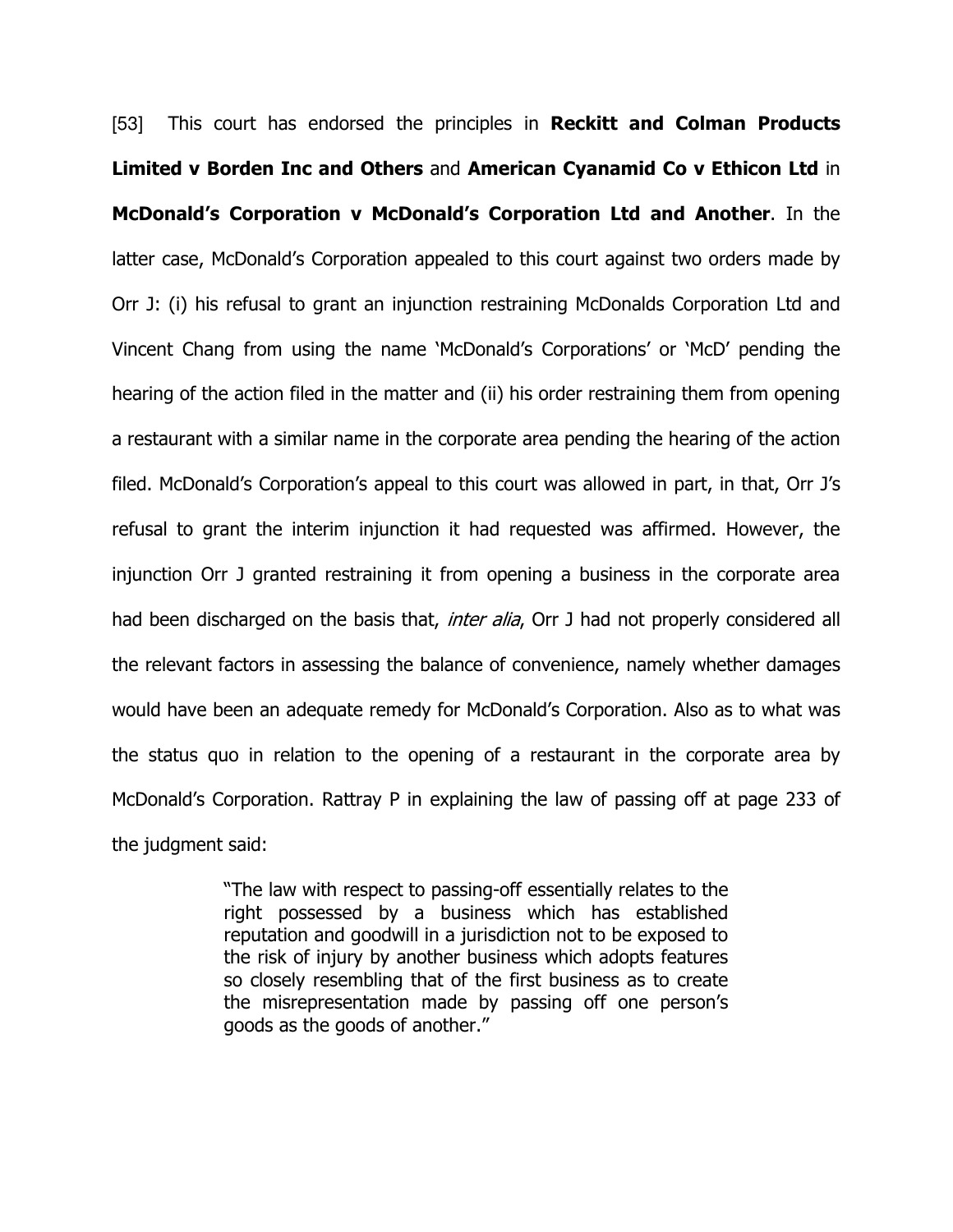[54] In my view, it is arguable that the pleadings coupled with the evidence will disclose in this case that there could be some confusion in the market between the appellant's goods under the name 'Fyah Side Jerk and Bar' and the respondent's goods under the name '10 Fyah Side'. Indeed, Raymond McLean, a customer of 'Fyah Side Jerk and Bar' since 2008, deponed at paragraph 5 of his affidavit filed 23 January 2015, that when he read the article in the Jamaica Gleaner of 4 November 2013, he thought the brand being launched was that of 'Fyah Side Jerk and Bar'. Based on this affidavit evidence, it could appear, prima facie, that the mark 'Fyah Side Jerk and Bar' could be distinctive, well known and one that could have been obvious to the respondent. It is also true that arguably, prima facie, the respondent's mark (on the left) is visually and aurally similar to the appellant's mark (on the right) as seen below:





The respondent in her defence, has denied knowledge of the mark 'Fyah Side Jerk and Bar' at the time she claimed that she conceived her brand name '10 Fyah Side' for her sauces and condiments. However, she admits at paragraph 5 of her defence that her mark does include flames. She had also admitted that the words 'Fyah Side' and the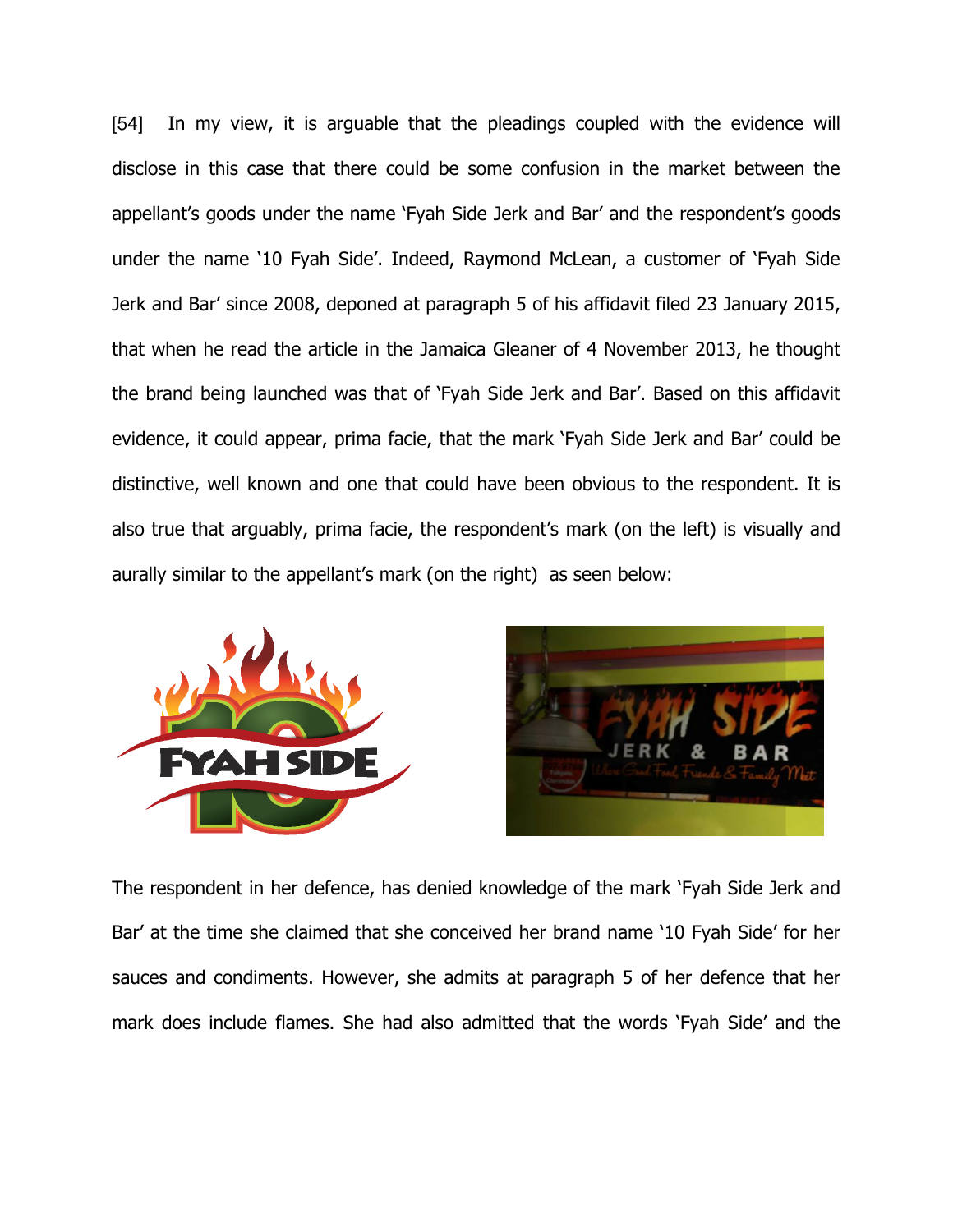logos of both hers and the appellant's mark are similar, but stated that the marks are not confusing because the packaging is different.

[55] Despite these similarities, the respondent has asserted that she sells in a different market from that of the appellant. Lord Millett  $LJ$  in **Harrods Limited v Harrodian School Limited** at page 714 stated that, the degree of overlap of the fields of activity of the parties' respective business is a relevant factor to be considered in deciding the degree of confusion. Thus, if the business of one entity operates in the same market and has the same name and product as another business, it is easier to prove passing off. In the instant case, both parties offer food and/or sauces for food, for sale to members of the Jamaican public and as a consequence it could be said that they are operating in a common field of activity. Questions would be raised as to why it is that the respondent entered a market where the appellant was registered with the Companies Office of Jamaica in the name 'Fyah Side Jerk and Bar' since 28 January 2009 and had operated under that name for years, providing food and selling sauces under that name, and why in those circumstances she had used the name '10 Fyah Side' to sell similar sauces and condiments. In light of the foregoing, there are certainly serious questions to be tried as to whether in this case there were indeed misrepresentations (whether or not intentional) made by the respondent that could have caused and were likely to cause confusion in the minds of the public, so as to satisfy the second element as to the tort of passing off in relation to the appellant's marks and the goods and services provided thereunder.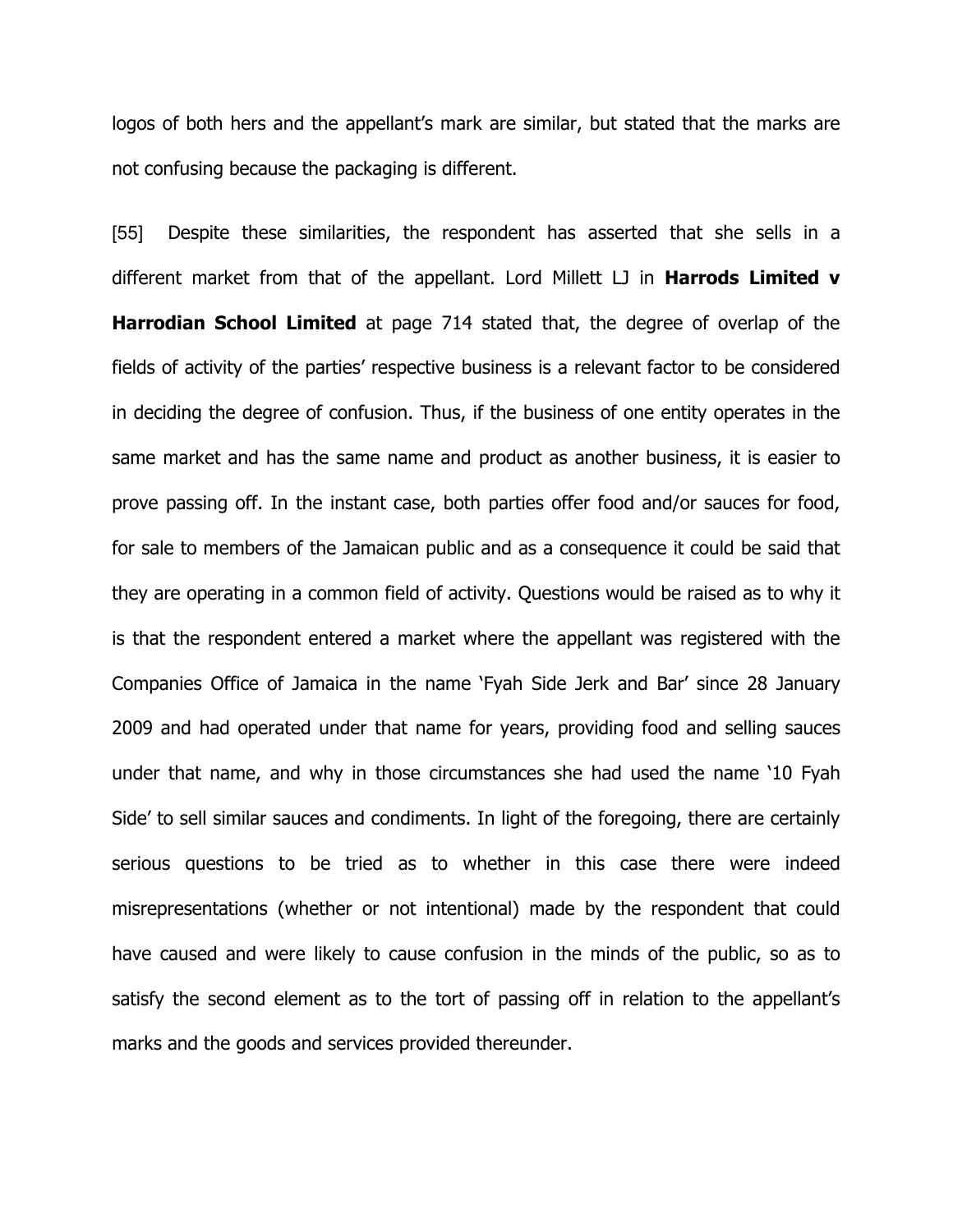[56] The final element required to prove the tort of passing off is an assessment of whether or not the appellant has suffered or is likely to suffer damage due to the infringement of his mark. As had already been stated in paragraphs [38]-[43] herein, there was certainly a serious issue to be tried as to whether the appellant would suffer loss of customers and damage to his goodwill and reputation if the respondent was not restrained, particularly due to the length of time that he had been in the market, and it would appear that these losses were likely to outweigh such losses that could have been suffered by the respondent, if the injunction was not granted.

[57] It appears that the learned judge did not give due and proper consideration to the evidence, material and submissions before him as, prima facie, it does appear that the appellant's contentions are relatively stronger than the respondent's and the risk of irremediable prejudice to the parties could be less than if the injunction was not granted. Consequently, the learned judge in assessing the balance of convenience and in finding that there was no "strong prima facie case in favour of one party succeeding against the other" was a misapplication of the facts and was demonstrably wrong.

#### Issue 3: Delay in applying for interim relief

[58] Another basis upon which the learned judge refused the injunction was on the issue of delay. At paragraphs [21]-[22] of his judgment he said:

> "[21] ...The evidence of the Claimant is that he became aware of the Defendant's brand and mark on or about 4 November 2013 at about the time of the launch of the Defendant's "10 Fyah Side" sauces and condiments line. His Claim and Notice of Application for an injunction were filed on 7 January 2015, approximately 1 year and 2 months later. The Court has found that there is no reasonable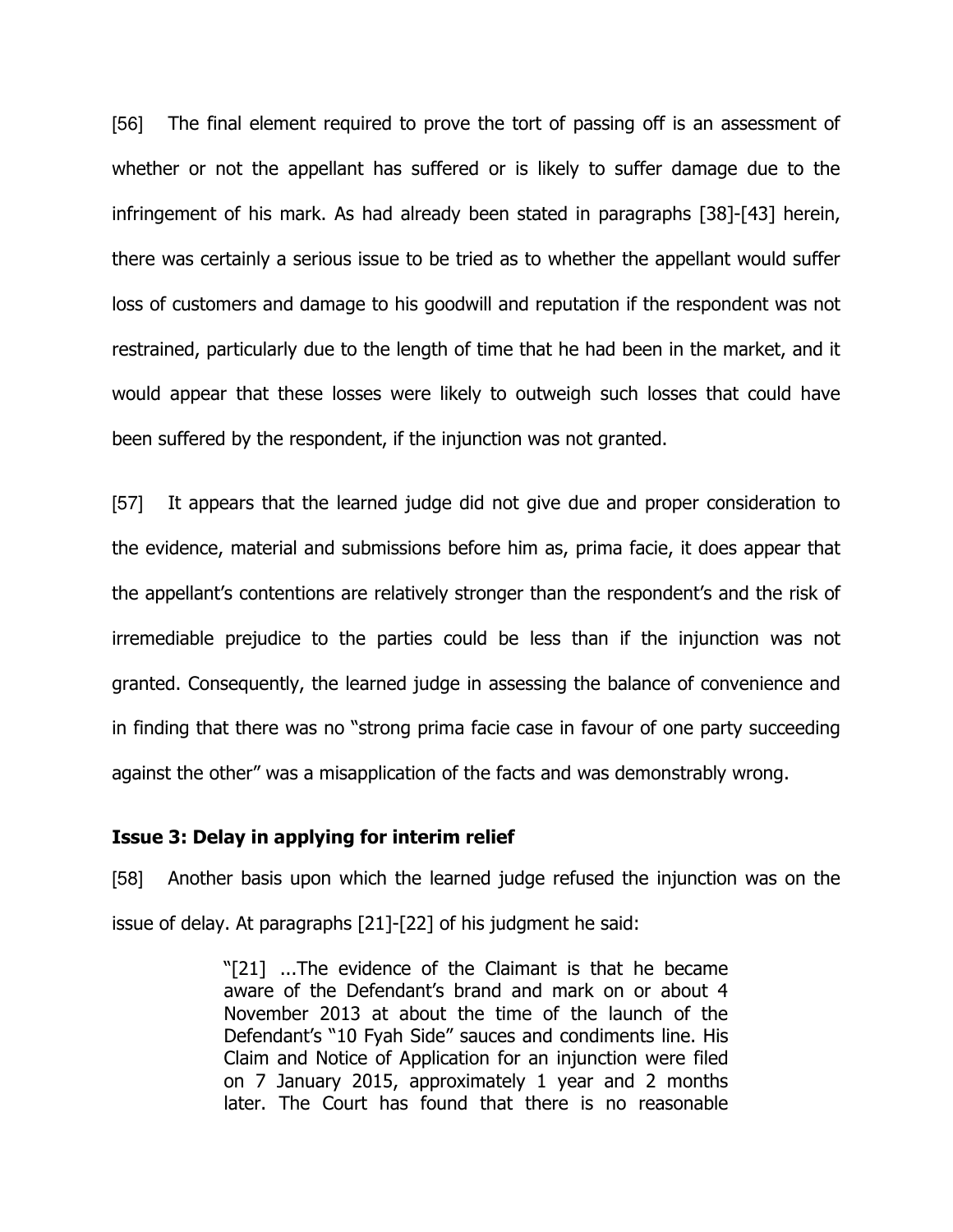explanation for this delay. The attempt to register the "Fyah Side Jerk and Bar" and "Fyah Side" marks with JIPO does not constitute a reasonable explanation for the delay. It was incumbent upon the Claimant to seek legal advice within a reasonable time of becoming became [sic] aware of the "10 Fyah Mark" to allow for the filing of the Notice of Application, (the course which he eventually adopted) in an effort to prevent the Defendant from proceeding further with her business and the use of that mark, if the Claimant was of the view that there was the possibility of an infringement by passing off.

[22] Injunctions are a discretionary remedy and will not usually be granted where there has been an inordinate delay in making the application. The Claimant had the opportunity to make his application a short time after the launch of the Defendants "10 Fyah Side" line of sauces and condiments but neglected to do so. The effect of this delay is that the Defendant was permitted to continue to expend her efforts and expend additional resources in developing her product line up to January 2015 when the application for the injunction was eventually filed. In these circumstances and on these facts I find that it would not be just and/or equitable to grant the injunction being sought. I find that there has been an inordinate delay by the Claimant in making the application and it would be unjust to grant the application for the injunction against the Defendant, the Claimant by his delay having allowed the Defendant to advance her business since November 2013."

# [59] The issue of delay was considered in **Osmond Hemans and Thelma Hemans**

**v St. Andrew Developers** (1993) 30 JLR 290 where the Hemans sought, *inter alia*, an

injunction restraining the Registrar of Titles from transferring ownership of a property in

which they claimed to have had an interest. Harrison J (as he then was) in refusing this

application, considered and applied the appropriate principles as stipulated in

American Cyanamid Co v Ethicon Ltd. He also considered the issue of delay in light

of the fact that one year had passed since the Hemans had lodged their caveat against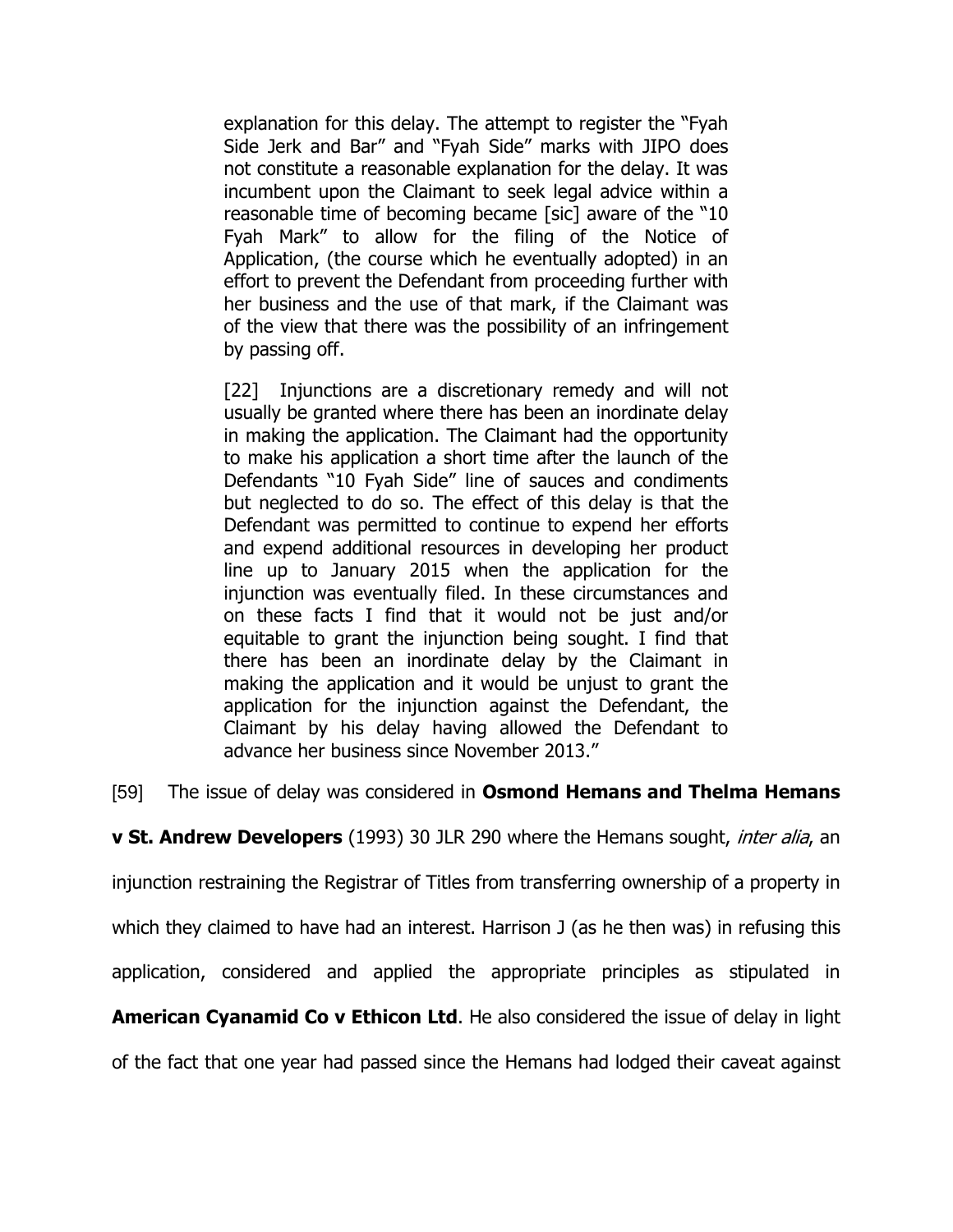the property and they took no steps to gain an interest therein until the Registrar of Titles had informed them that the defendant wanted to transfer the lot to another.

[60] However, when one examines the chronology of events leading up to filing of the claim on 7 January 2015 as stated at paragraph 36 of the agreed statement of facts filed 14 August 2015, it appears that there is also a serious question to be tried, whether there was indeed delay in filing the application for an injunction. The chronology is as follows:

"...

- October 8, 2013 Heneka Watkis-Porter filed her registration for trademark protection of the mark "10 Fyah Side" at the Jamaica Intellectual Property Office (JIPO)
- November, 2013 The Appellant deponed that he became aware of the Respondent's business through a newspaper article.
- February 5, 2014 The Appellant filed an Opposition at JIPO to registration of the Respondent's mark.
- June 2, 2014 Statutory Declaration of David Orlando Tapper (DOT) filed at JIPO.
- July 31, 2014 Statutory Declaration of Heneka Watkis-Porter filed at JIPO
- September 30, 2014 Statutory Declaration of DOT filed in response to the July 31, 2014 Declaration of Heneka Watkis-Porter (HWP) filed on September 30, 2014.
- October 2, 2014 JIPO sent a letter to the parties to advise that a hearing date would be set.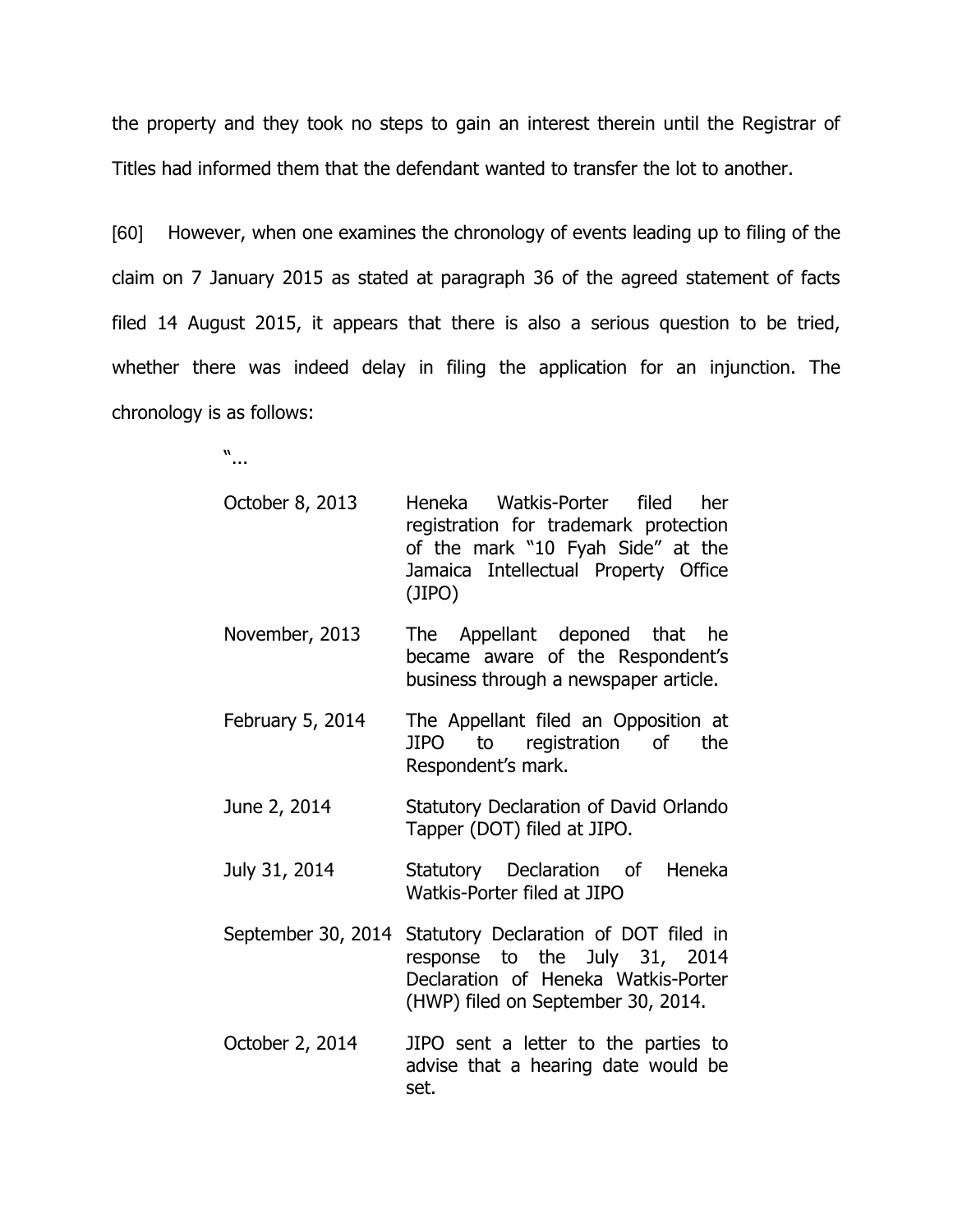| December 10, 2014 The Appellant sent a Cease and Desist |
|---------------------------------------------------------|
| letter to the Respondent.                               |

- December 22, 2014 The Respondent responded, asserting her rights and rejecting the letter.
- January 12, 2015 The respondent was served with a Notice of Application for an injunction and Affidavit of David Orlando Tapper filed January 7, 2015 and Claim Form and Particulars of Claim also filed on January 7, 2015."

Based on this chronology, unlike in **Osmond Hemans and Thelma Hemans v St.** 

**Andrew Developers** where the appellant failed to take steps to assert his rights for over one year, it is evident that the appellant in the instant case began to take steps to protect and assert his rights three months after he claimed that he became aware that they were being infringed. He took a variety of additional steps in order to pursue the course provided for by the Trade Marks Act and was forced to file a claim when the respondent indicated that she had no intention to desist from pursuing or placing her products in the market under the impugned brand.

[61] At paragraph [22] of his judgment, Laing J said that the appellant's delay in applying for an injunction caused the respondent to expend additional efforts and resources in developing her product line up to 7 January 2015 when he eventually filed the application. However, the documentary evidence submitted does not disclose that the respondent expended additional efforts and resources relative to the development of '10 Fyah Side' between 5 February 2014 when an opposition was filed at JIPO, and 7 January 2015, when the appellant filed an application for an injunction. As stated in paragraph [50] herein, most of the respondent's alleged expenses seemed to have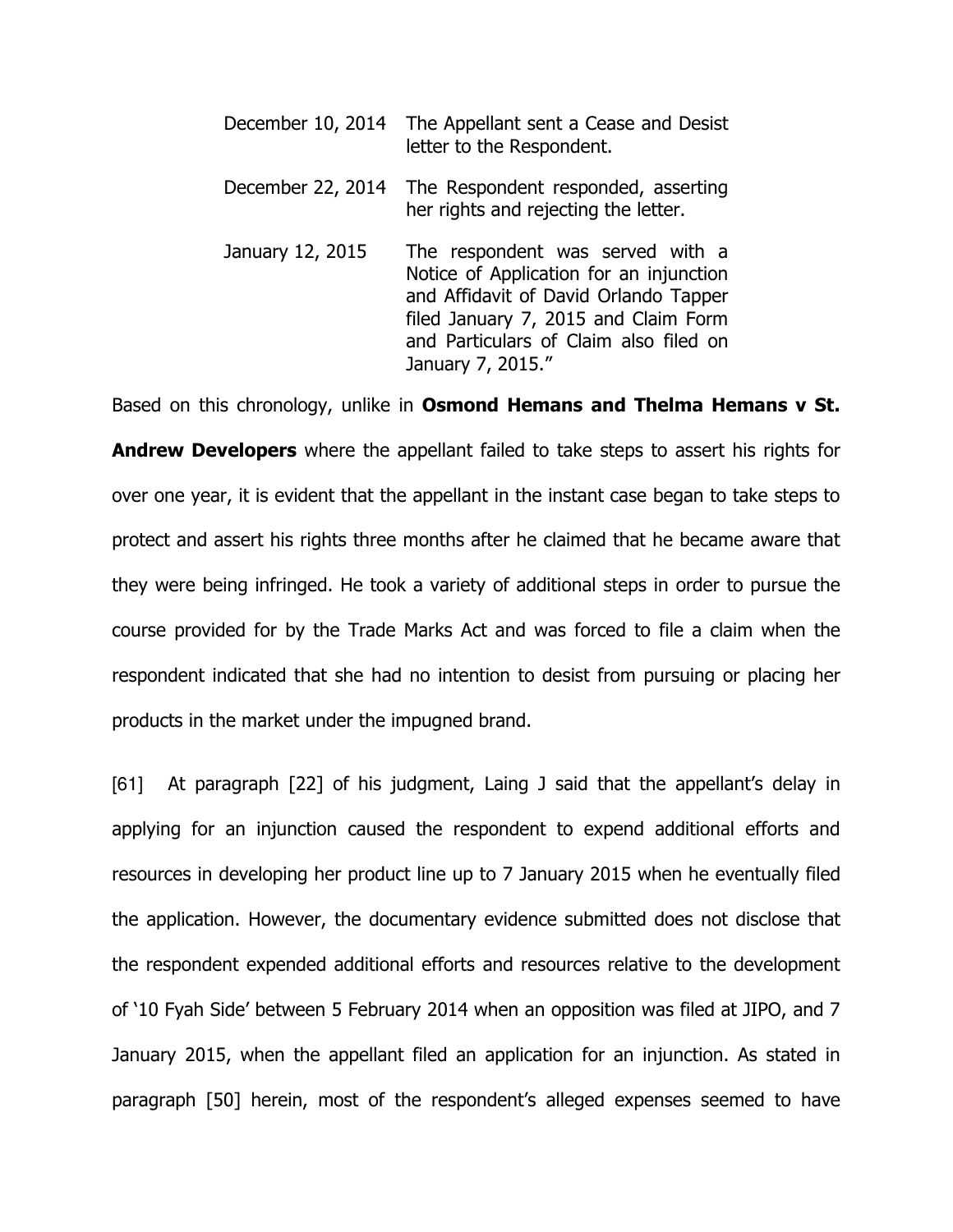been incurred at a time approximate to the launch of '10 Fyah Side' between October - November 2013 and based on the invoice dated 7 April 2014 it is arguable as to whether those expenses related to '10 Fyah Side' at all. Consequently, the learned judge appeared to have misunderstood the evidence and therefore, the weight that he attached to it and the finding that he made in relation to it, is palpably wrong.

[62] It is true that the appellant could have filed an application for an injunction, before he filed an opposition to the respondent's mark, or subsequently in the intervening period, but there was no evidence before the court that could have informed the appellant that opposition proceedings would have taken 12 months without any resolution, and up until the hearing of this appeal the proceedings are yet to be resolved. It was therefore be a matter to be considered as to whether it was reasonable for the appellant to have pursued both proceedings simultaneously. In my view, the learned judge failed to consider all these active steps that the appellant had taken to properly state his grievance and to seek a remedy before filing a claim. Therefore, the learned judge's finding that the delay in filing the claim was unreasonable was in my view erroneous.

## Issue 4: Should the status quo be maintained?

[63] The learned judge found that the balance of convenience distinctly favoured the status quo being maintained. Lord Diplock in Garden Cottage Foods Ltd v Milk **Marketing Board** at page 774-775 provides guidance as to what is the status guo. He said: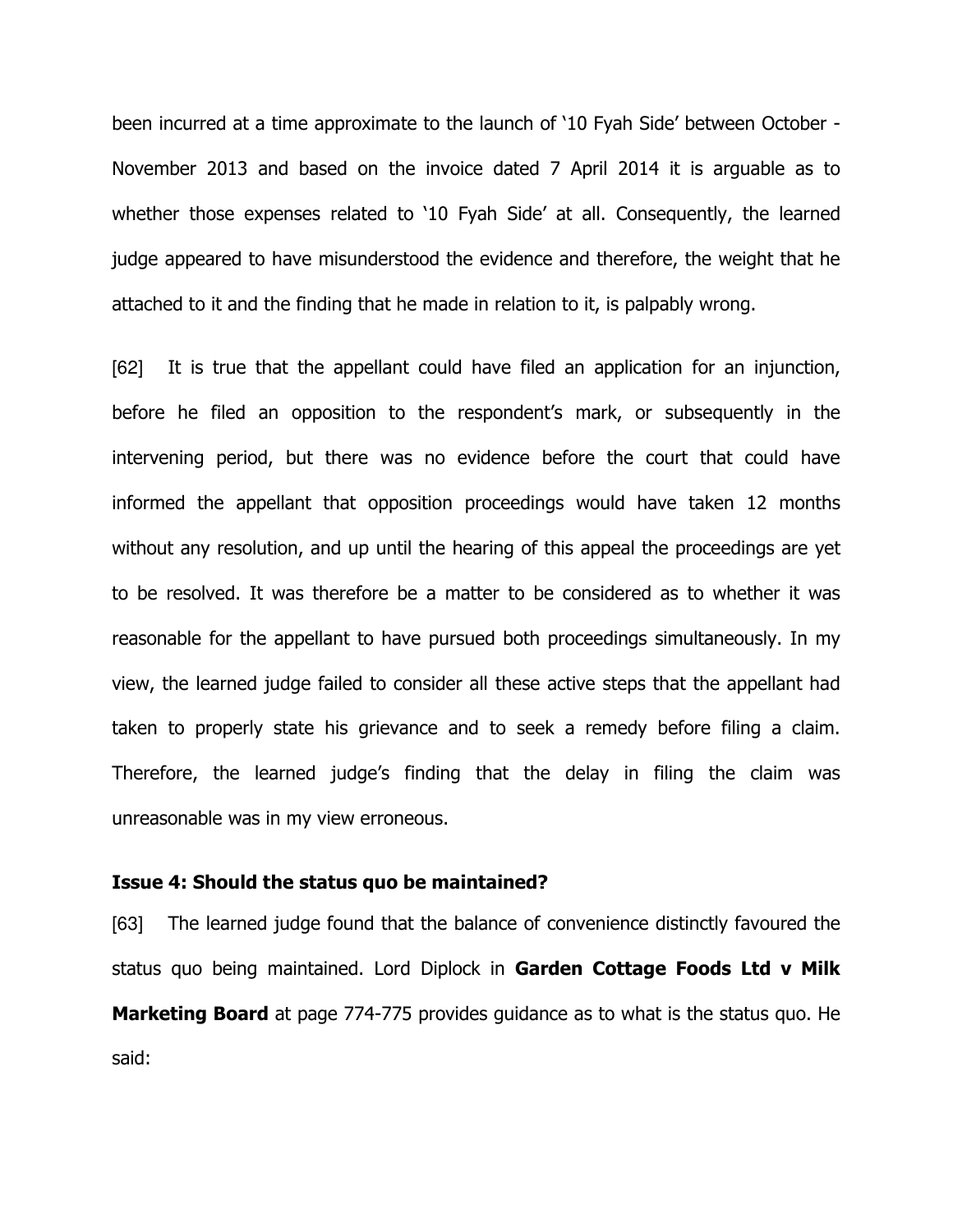"...The status quo is the existing state of affairs; but since states of affairs do not remain static this raises the query: existing when? In my opinion, the relevant status quo to which reference was made in the *American Cyanamid* case is the state of affairs existing during the period immediately preceding the issue of the writ claiming the permanent injunction or, if there be unreasonably delay between the issue of the writ and the motion for an interlocutory injunction, the period immediately preceding the motion. The duration of that period since the state of affairs last changed must be more than minimal, having regard to the total length of the relationship between the parties in respect of which the injunction is granted; otherwise the state of affairs before the last change would be the relevant status quo..."

In my view, the status quo ought to be examined in respect of the period immediately before the filing of the claim form. In the light of all the factors discussed herein, the respondent ought to have been restrained from selling her products under the mark '10 Fyah Side'. As a consequence, the order of Laing J ought to be set aside and the injunction granted as prayed. In any event, that status quo which existed at the time of the proceedings before Laing J was not what existed in the market place when the appeal was argued before this court, because as indicated previously in paragraphs [17] - [19] Sinclair-Haynes JA (Ag) had granted an injunction pending appeal which I deemed to have been correct as in my opinion, the balance of convenience lay in the

appellant's favour in the grant of an injunction pending the appeal and also the trial.

### **Conclusion**

[64] While the learned judge was correct to find that damages were not adequate remedies for either party, he failed to conduct a balancing exercise as required by American Cyanamid Co v Ethicon Ltd, McDonald's Corporation v McDonald's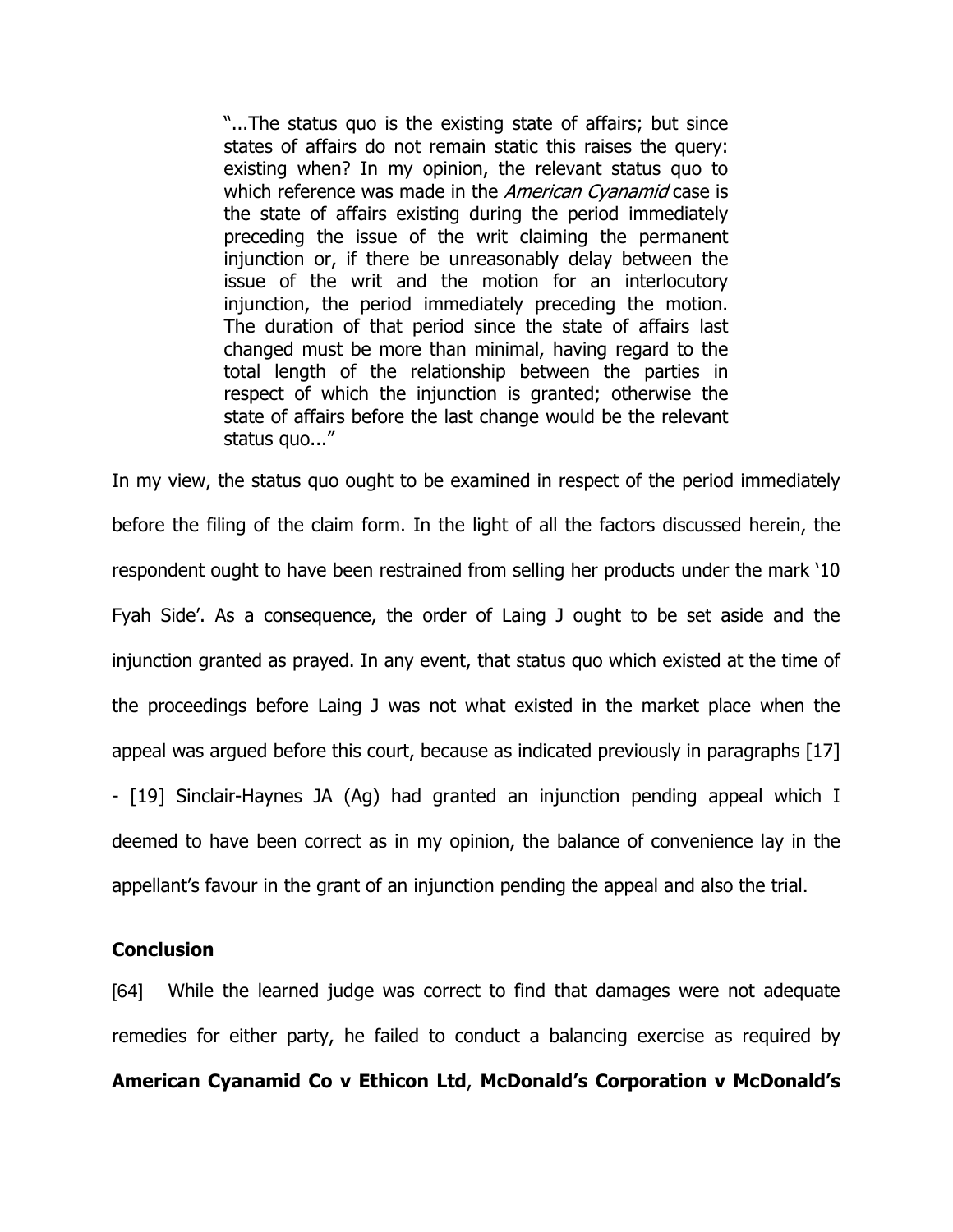Corporation Ltd and Another and National Commercial Bank Jamaica Ltd v **Olint Corp Ltd.** Upon a proper assessment of each party's case, it would appear arguably, prima facie, that the appellant has a stronger case than that of the respondent. In light of the chronology of events, in my view, there was no inordinate delay on the appellant's part in taking steps to protect his rights. He pursued the protection of his brand in the entity established pursuant to the Trade Marks Act which governs the regime for the protection of trade mark rights. The balance of convenience therefore, in all the circumstances, in my opinion, lies in granting the injunction. It would seem that the grant of an injunction to the appellant is the course that seems likely to cause the least irremediable prejudice to the parties. As demonstrated, the trial judge had regrettably misapplied some critical aspects of the evidence before him and as a result he failed to take into account relevant considerations and did take into account irrelevant considerations. As a consequence the court can disturb his conclusion as the exercise of his discretion was palpably wrong.

[65] In light of the above, I would grant the injunction as prayed pending determination of the claim and on the appellant's giving the usual undertaking as to damages. I would award costs to the appellant, here and below to be taxed if not agreed.

#### MCDONALD-BISHOP JA

[66] I have read in draft the judgment of my sister Phillips JA. I agree with her reasoning and conclusion and have nothing useful to add.